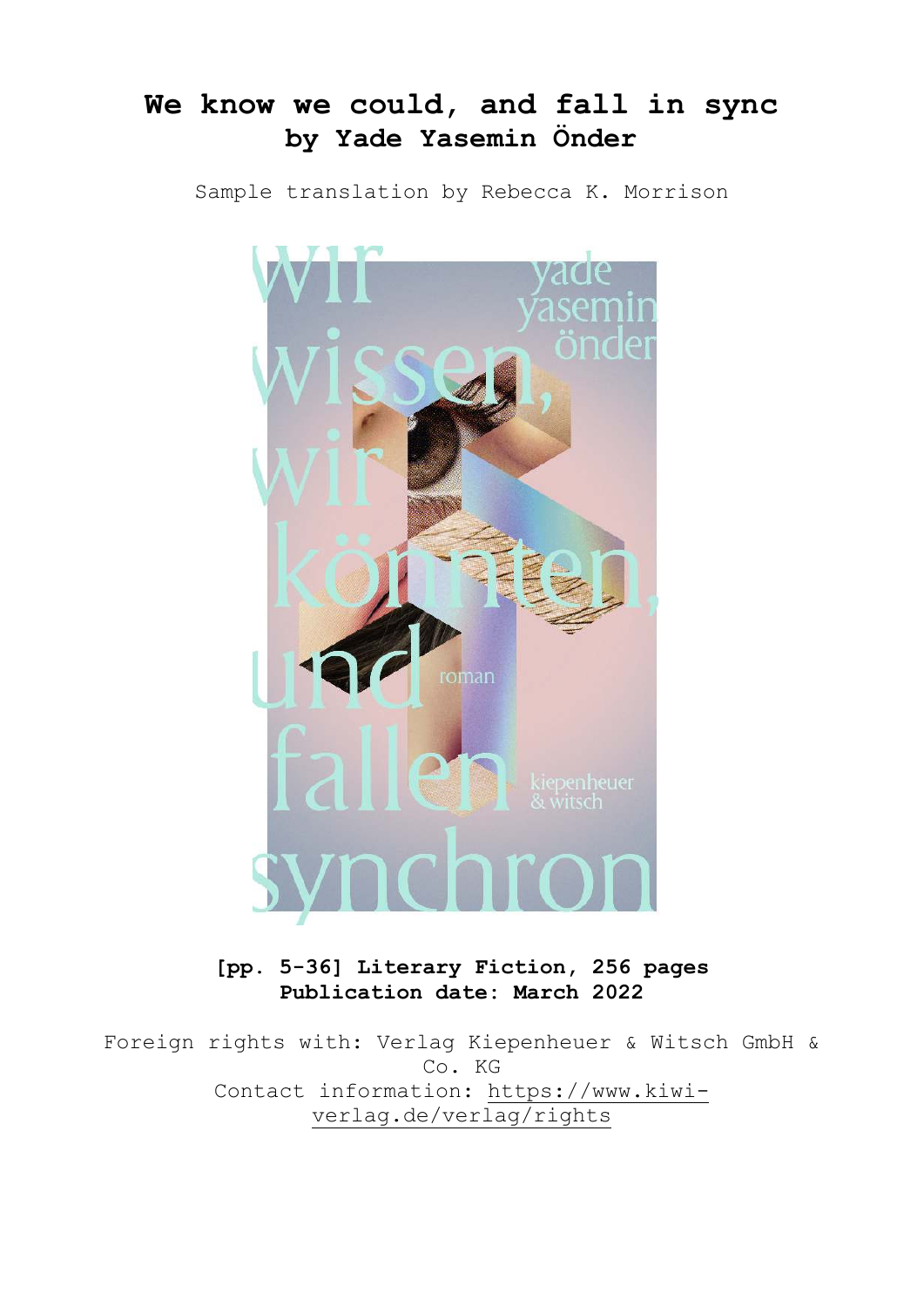#### **The Beginning, the Meadow**

One day, one year after Chernobyl, I was born in a meadow. I must have cried for a long time, and my voice was already dark at birth, I was told. My father built a three-room apartment on the meadow and my mother didn't insist on a bathtub. We placed the objects on blades of grass and moss, and the weather did the rest: all of them were bleached by the weather, especially those made of wood. The feet certainly rotted, but we didn't care. We did care, though, that the cooker came too late, it was December already, and only then could the milk, which didn't come from my mother, be heated in a little red pot. I liked it, and I grinned, and my father stuck a blade of grass in my toothless mouth, and my mother pressed the Polaroid button, and our three-room apartment in the park was finished.

Today I find the picture and pin it to the wood-chip wallpaper that my ex-husband painted in oxblood. Yes, he smeared it on the walls, it looks like an oxen slaughterhouse. I think that's one of the reasons we broke up. *Don't go into the bedroom*, he said to me once,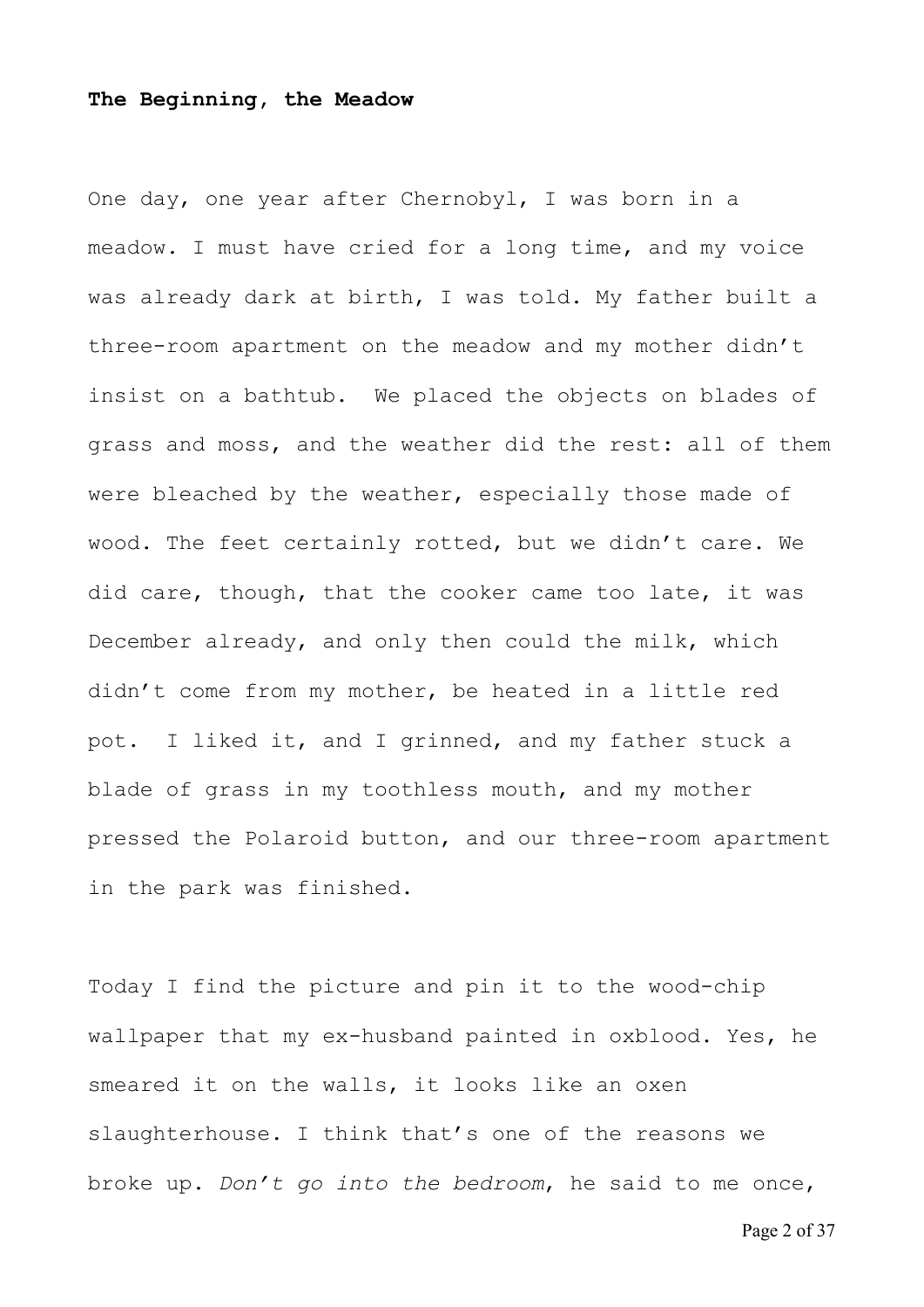the Coca Cola was still full, minus a quarter of a glass still full. When I went into the room, there was the sheep that I still sleep with today. It was the warmest thing he ever gave me! It was on our fourth wedding anniversary, we'd got married as five-year-olds, and there was a pizza, we'd put candles in it, and when he blew it out, a drop of wax landed on a slice, and that's when I realised two things: salami pizza is the best and he was the man of my life.

Anyway, our three-room apartment was at its best in the summer, of course, because it was summer. I had my own room, which Hannelore Kohl, our neighbour, who moved in next door to us at that time with her fat husband, described as the most beautiful children's room she had ever seen. *No, no, no,* I cried, *the swing is missing, and I also want a sunrise on the wallpaper!*- *Paint*, my mother said, *it costs*, and my father nodded, and shortly afterwards he sawed down a walnut tree. And he had this circular saw going round and round loudly, and I remember I was supposed to call him in for dinner, my mother had made this meadow salad again out of meadow flowers and spinach, and I didn't want to, because I didn't want to,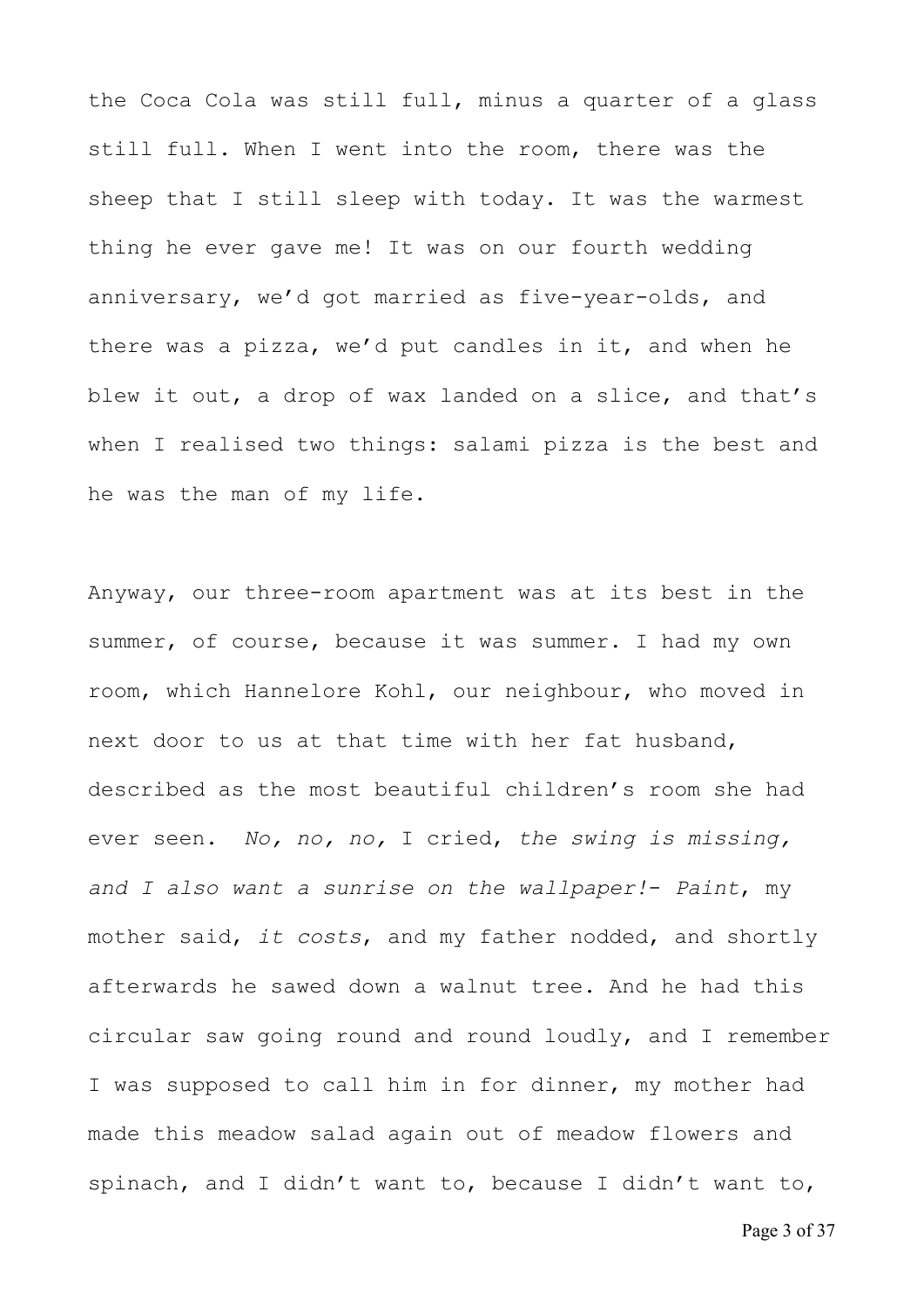because I was lazy, I waited and waited and waited. So I waited until there was a cry, probably from the tree with only one leaf, because that's where the sawing was happening. And I rushed to it, saw the swing, the present that I didn't know anything about, then the blood, blood everywhere, it looked like a human slaughterhouse. And it brought dinner to mind, one thumb here, the other there, one hand here, the other there, beautifully draped like chicken strips on lettuce. And suddenly I vomited violently into the still turning circular saw, which cut the vomit into tiny little chunks, and through the air they flew, onto trees, leaves and the grass and - I noticed it only then - also onto my father. Heavy as stones, they rained down on my father, who lay there motionless and - to this day I do not know - was he already dead at that moment?

There was no salad that evening, but there was a culprit, and that was me. I had my father on my conscience, and you know how heavy a father is. He weighed around three or four hundred kilos, you have to imagine that, he was so heavy that the meadow concaved into the earth and you can just imagine how much blood such a heavy man loses.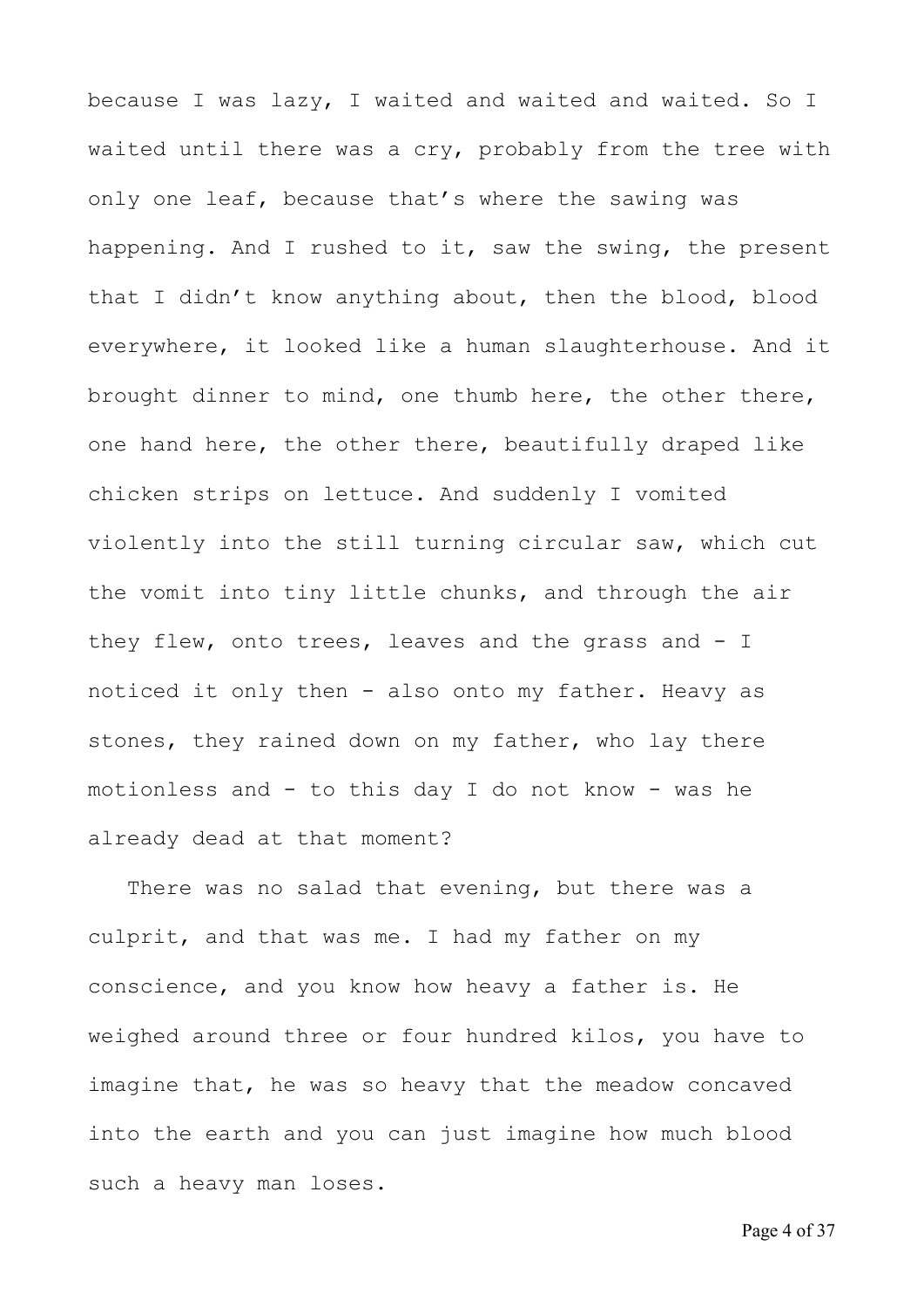The fact that my father suffered from this disease led to a - shall I say - unbalanced situation in our family. You could do almost nothing with him where gravity had a bearing. My ex-husband once said that he was afraid of my coming of age because he was afraid of fat women and because my father, I had stupidly told him, on his eighteenth birthday, which he celebrated in the city where Erdoğan was once in prison, suddenly mutated, that is to say, from one second to the next, from a slim juvenile to an extremely fat adult. His mother, who was killed in his VW bus - but that's another tragic tale told my mother in Turkish Kurdish that at that precise moment his fifteen shirt buttons burst open and one of the buttons flew directly into her ear. Imagine that! One's own boy becomes extremely fat within the blink of a second, and then the mother's ear is also rendered obsolete by her very own son! When my mother translated this to me in German, I cried and encircled her left earlobe with my child's mouth and sucked on it until I fell asleep. When I woke up again, seagulls were flying above my head and the Bosphorus was glittering below me, and it smelled, as always in Istanbul, of over-heated electrical appliances and aniseed.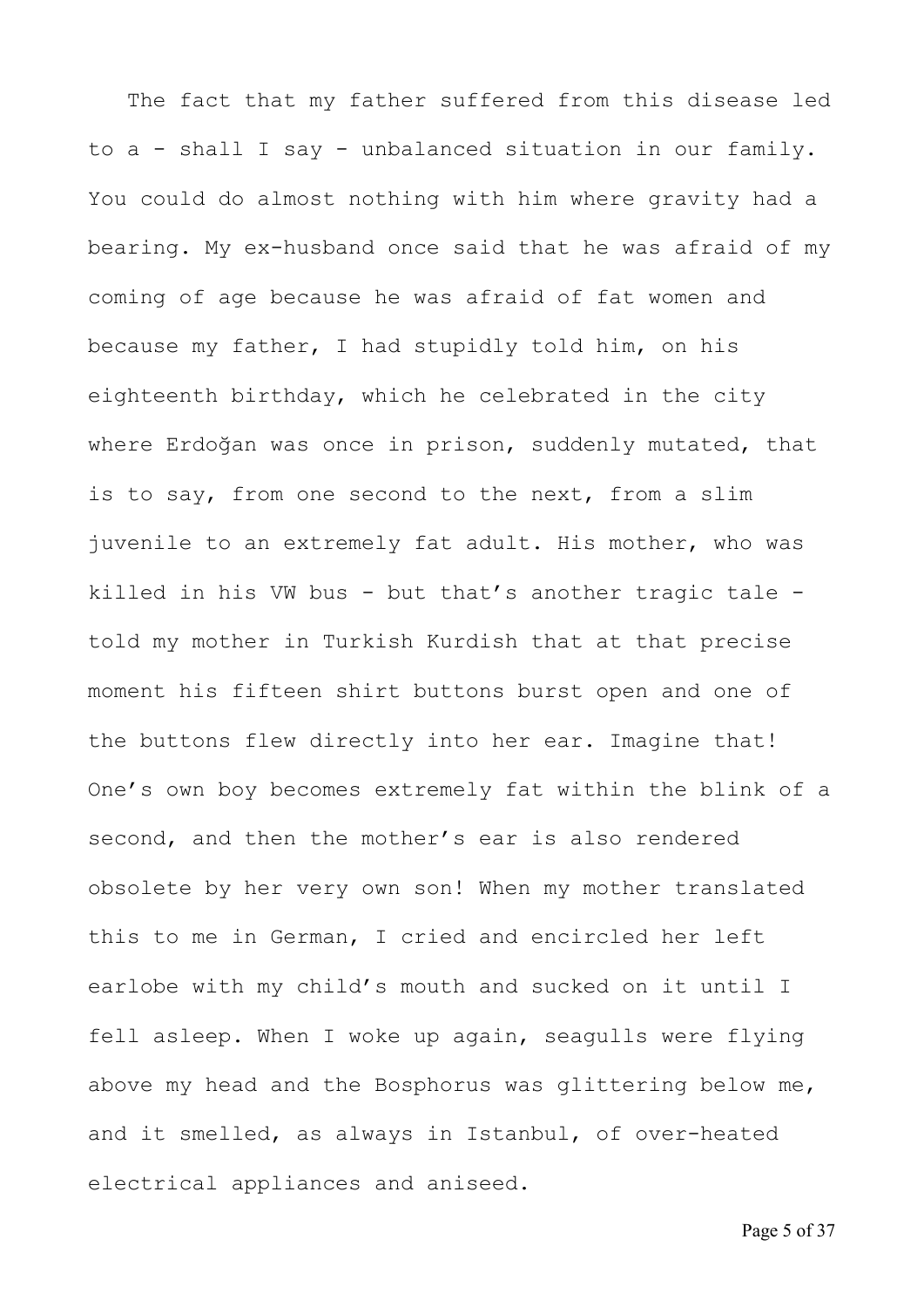#### **Five I**

*How many more objects, how many more objects, how many more objects will be flung from the window?* we all shouted in chorus.

 Early breasts grow, slower than the hair of our armpits, yes, but still, something is changing. We toast with cassis, because it's there and it's purple, and we spit chicken bones into the bucket, they go flying through the room. And Number Two had most again, although she has stilt legs, children's bodies, we are all of five, but there are never enough thighs, because they, we all agree, never mind, … Anyway Number One dials zeroone-hundred-and-ninety - *Only two marks a minute!* - And moans onto a tape, and a real man on the other end moans back, *Ah, ah, ah,* he utters into my children's room. A man - voice only, no body - asks for her number, my number, because it's cheaper. *Sure,* says Number One, zero-six-eleven, and so on, hangs up, and it rings, and we giggle, laugh, try to be serious, and he asks: *How does your pussy smell?* Question marks in all the eyes, no one has a real pussy yet. *Uh, yeah, it is small.* - *And* 

Page 6 of 37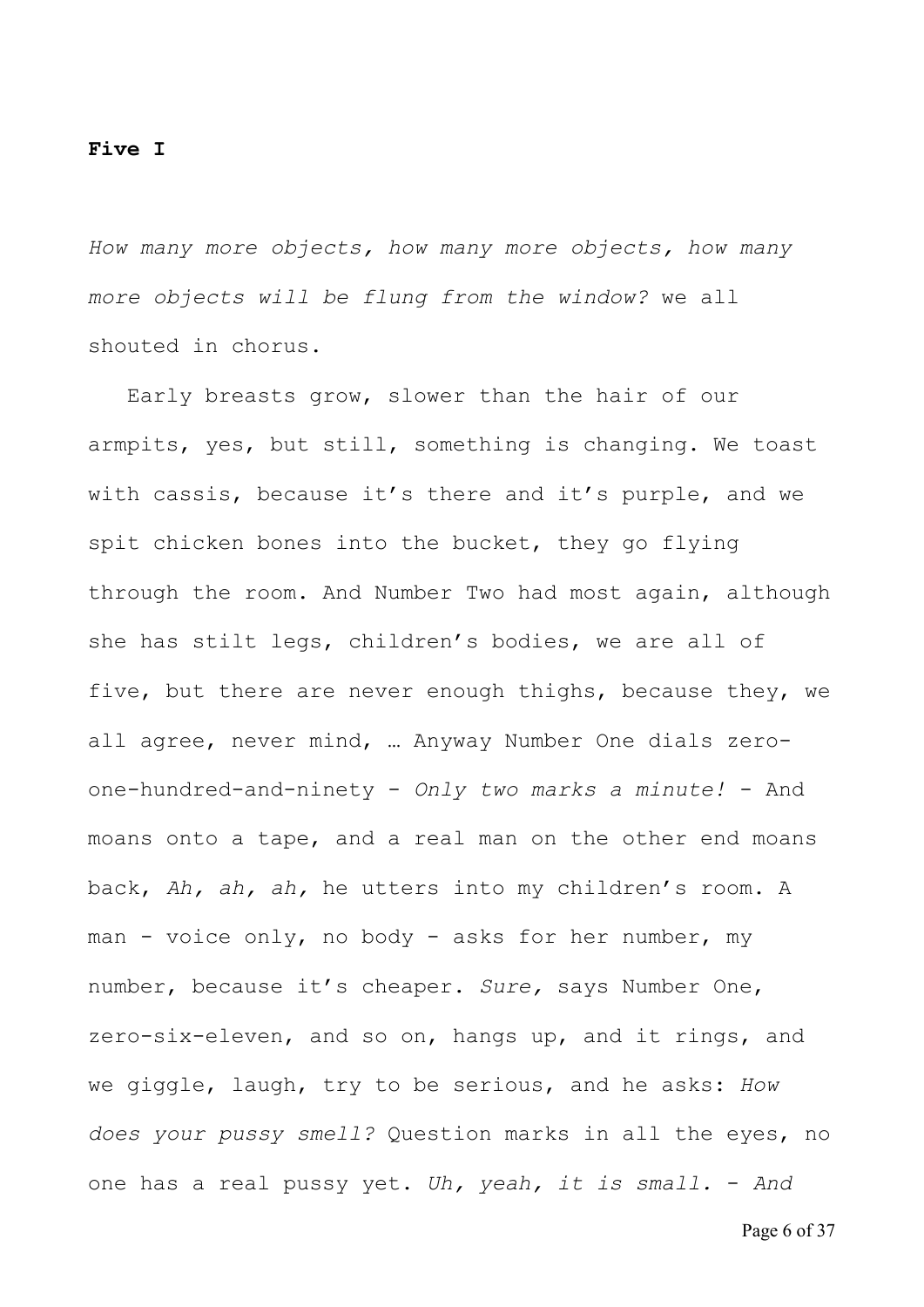*tight,* he asks, *wet?* - *Yes, yes, yes,* moans Number One, all the others press their lips together. *It is swelling and swelling,* he moans, *swelling-penis*, whispers Number Four, A- in biology and a brother of thrusting age, sure she knows that. *I want to squeeze it right into your wet*  -, and now Number Three sneezes, three times, as she always does in such situations, ever since her mother and the truck... Every class assignment she sneezes incessantly, anyway, I can't hold back any longer, and nor can Number Four, and we burst out laughing, truly just for a moment, and *Shhh!* Number One hisses, and the voice suddenly asks: *Can I speak to your mother?* - *Hahaha, that won't be possible, she's dead already,* I scream through the children's bedroom, *you'll have to call some other place for that,* shouts Number Three, and the moaning voice has long since become deadly serious, all he wants now is to speak to my mother. *Your mother!* We hang up, hang up very quickly, but a second later it rings again, and I do my early-thirties voice and answer it. *I know nothing about this, perhaps he has misdialled?* - *No, no, no,* he hasn't, and I quickly hang up, and Number One pulls the cable from the wall, and now we are bored. No, that's not true, we're scared, and what's the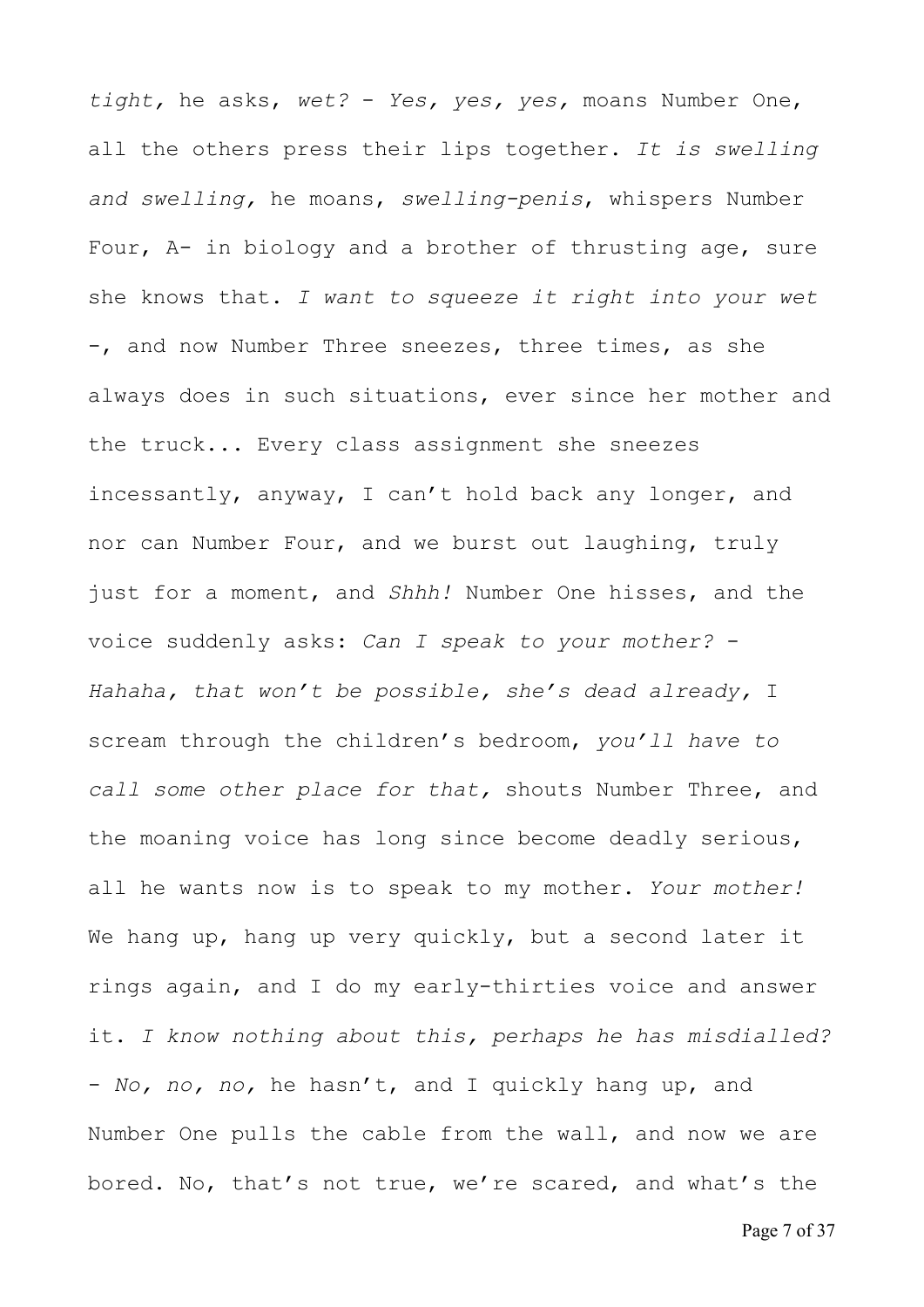best way to fight fear? A water fight, of course! So we go into the bathroom, and Number Two is in there. *Was she gone all this time? Have you been here the whole time?* Whatever! Get the hose from the hose bath, out it comes, and we splash each other, it is summer, hot, and all the drops of water fly through the afternoon air. *How does your pussy smell?*, Number One shouts and *Ah, ah, ah* and *Yes, yes, yes* we shout back in chorus, and meanwhile puddles seep through the floorboards and ejaculate together onto the ground floor. How wonderful to be blissfully unaware of all this.

 And my mother, 25 to mid-thirties, bent over from her work as a late-bloomer, comes home, reaches the ground floor of the entrance, and steps into the middle of the puddle, computes, and worry lines become anger lines. Her mouth is swearing, salivating, snorting, screaming, and her legs make for the children's bedroom, and in a flash the bucket with the bones lands on my favourite rug. *No, my beautiful rug, no!* And the first thing that is flung out the window is the ghetto-blaster with the Spice Girls

*swing it* 

 *shake it* 

 *move it*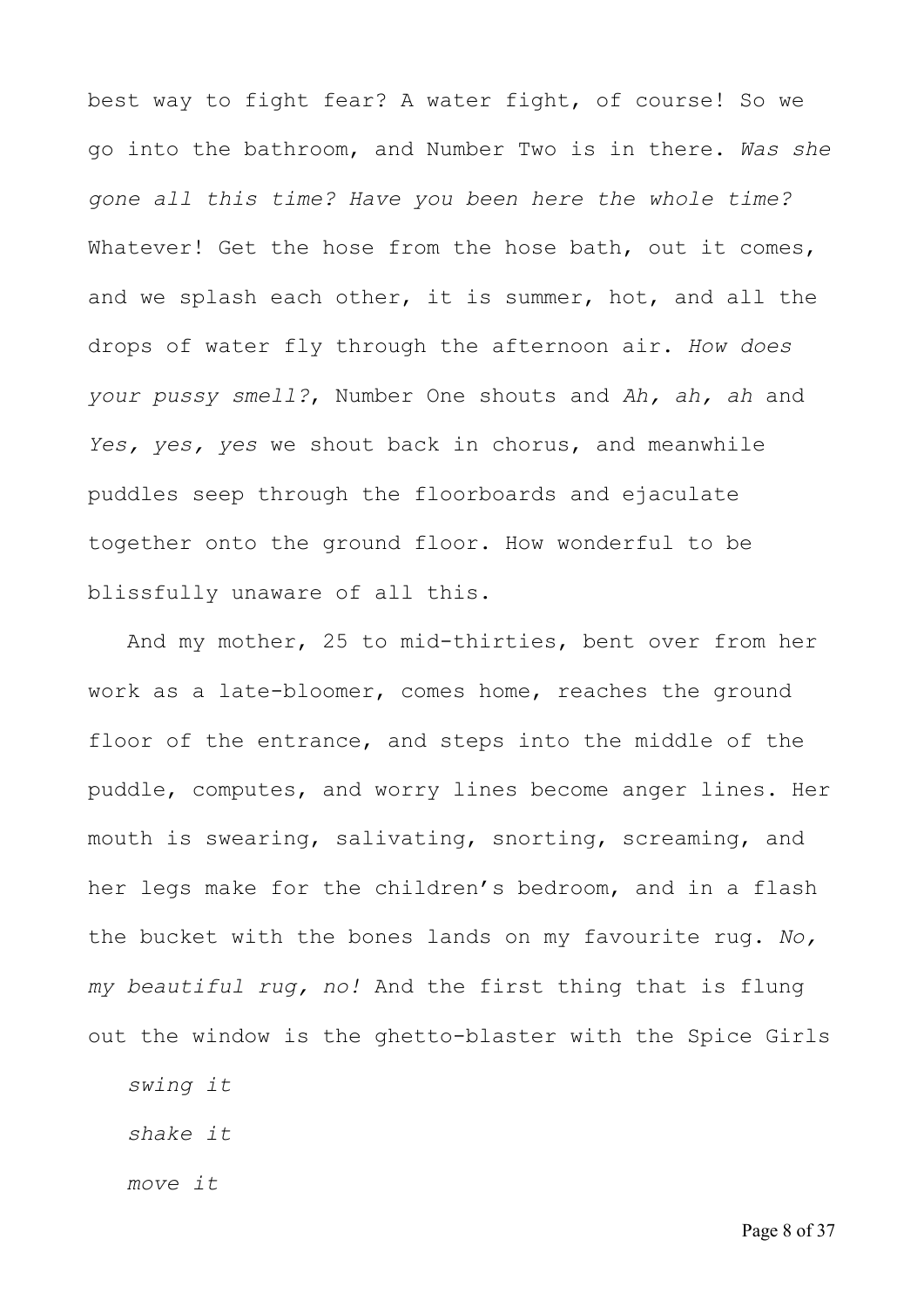*make it who do you think you are? trust it use it prove it groove it* 

 *show me how good you are* 

 growing fainter and fainter and gone. And the candles that I stole so carefully from Karstadt and our photo, the five of us on Fehmarn Island, proud and with braces, out it flies, and then the yellow Wonderbra and the tiger thong and my homework, the books, maths, biology, English, out they fly, the *Erlkönig* too, the lamp, my diary, my drawing, the bedside table, simply everything, she flings it out of the window, a fury, a fury, and we all scream in chorus: *How many objects, how many objects, how many more objects will be flung from the window?* But that's not enough for my late-blooming mother, I'm to be flung out, too. *No!,* everyone shouts, again in chorus, and they cling to my mother's legs, and I rush through to the hose-bathroom, but it is locked, occupied, and my mother limps on slowly, three whole girlfriends are hanging on to her from behind, it's like in a dream where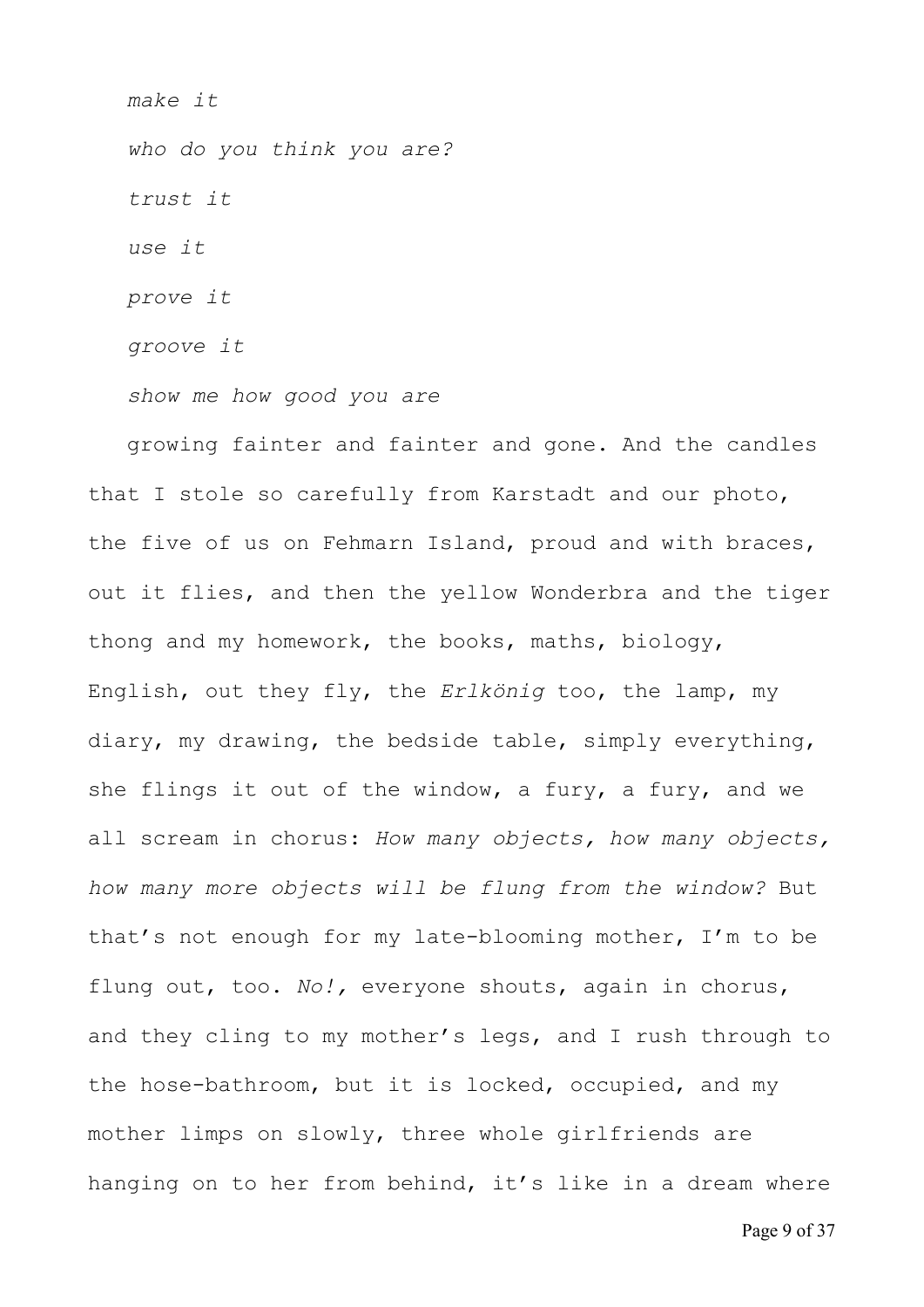you want to run away but can't, for me and for my mother too, I think, and I break open the door with my BMI of 26, lock the door, *Phew, that was close,* and my mother, now she's hammering on it, *I'll get you yet, Specky!* Thwarted, she stomps off in a fury. And through the keyhole I see the cat flying out of the window now, it meows and is gone, and then I see my shelves, the desk, the wardrobe, the bed and the dog, it barks and bares its teeth, too, and out it flies in a high arc, and I can only hear its quiet whimper and then the screaming of the late bloomer: *Divorce kids, you!* and: *Out you fly, out!,* and I watch Number One fly out of the window once, and Number Three fly out three times, and Number Four I can't see at all anymore, and now the flush is pulled and the louvre door opens and behind it is the throne, the family toilet, and a warm smell of sweetness, chicken and the street rises to my nose, and Number Two - briefly I hear a scream, that must have been Number Four - is brushing her braces-teeth with my father's brush, *The Red One forbidden!* And now we are quiet together. *You threw up?* Disgusting, but not uninteresting, and Number Two opens the door and goes out, my mother has also jumped out of the window in the meantime, and I am now quietly alone.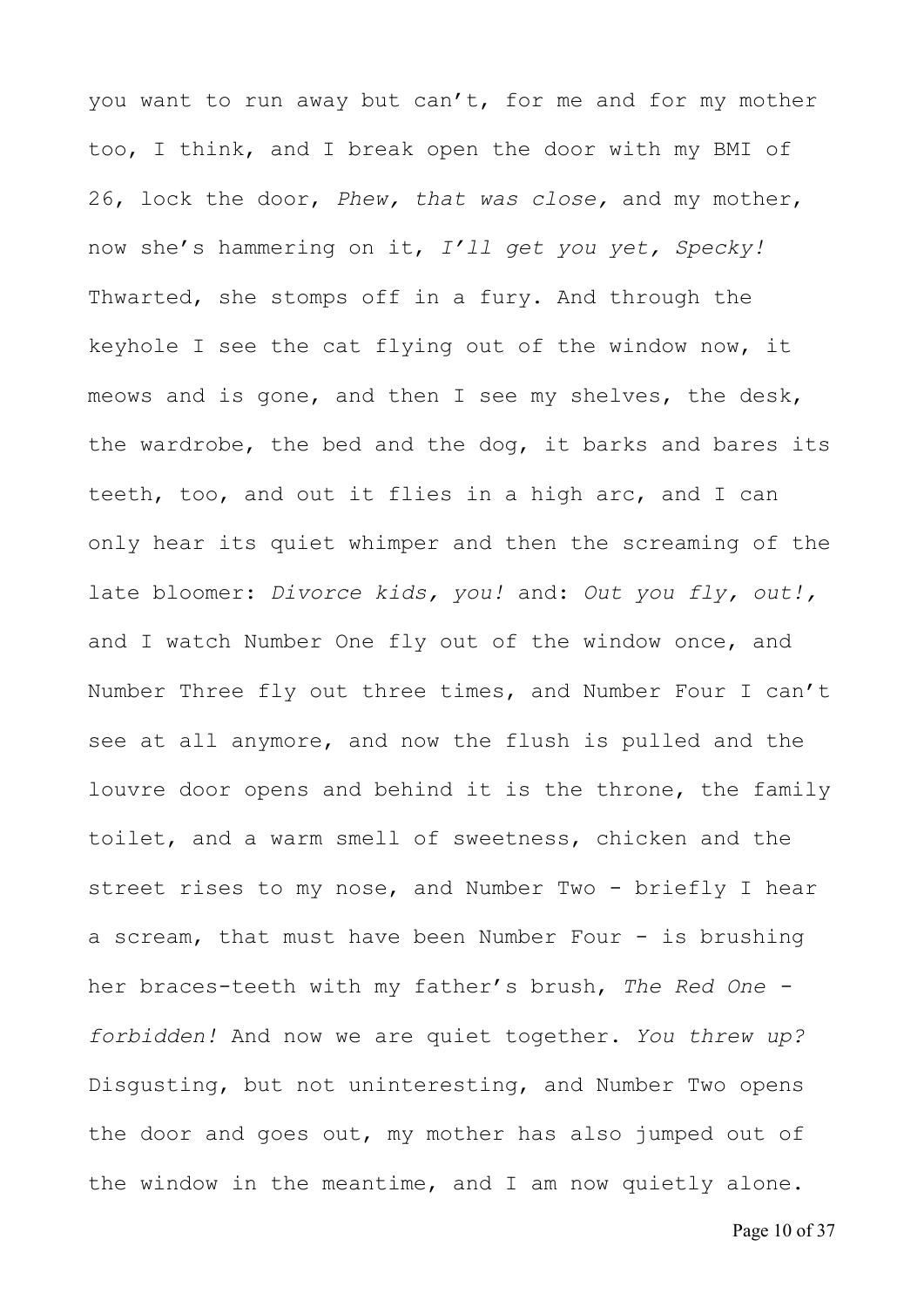I sit on the rug, the sole survivor, BMI 21, and spit out chicken bones, they fly through the room, and around me are only chicken and fries, Twix and Nutella. Together we are five.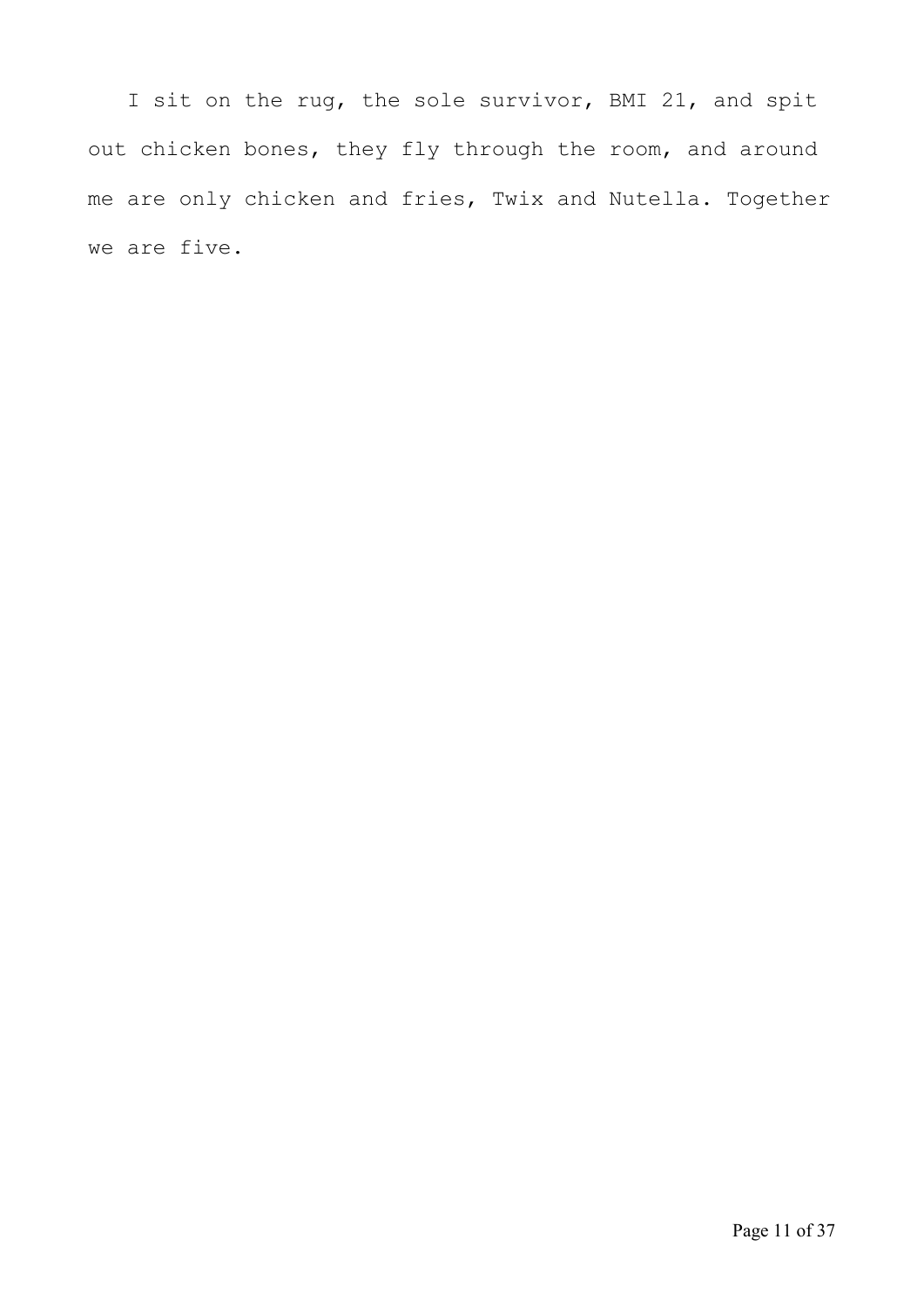#### **Dede I**

There's a six-foot-tall man standing in front of me, taking off his clothes. His voice is baritone and his body that of a Greek statue. His dog is a monster that yowls at me and is locked out. I suck his chalky cock and think of the site of Pamukkale. I think how my Dede is now in the ground and how neither of us ever understood what the other was saying. We sat next to each other and he burped: *Çok güzel,* and I just nodded, and he sucked on his pipe, and the smoke came back out of the hole in his throat. I cry and a tear drips onto the penis and rolls off. The statue moans darkly and comes all salty in my mouth, it tastes like the very old Beyaz Peynir sheep's cheese.

There was a clothes-line that ran all through the apartment. On it hung the old shirts of an old person who never drinks the water from the tap. *Bacteria and germs*, my mother explained to me early in the morning, yawning. And Dede took me to the bakery and bought me a Simit bagel because I had cried so much when my mother had

Page 12 of 37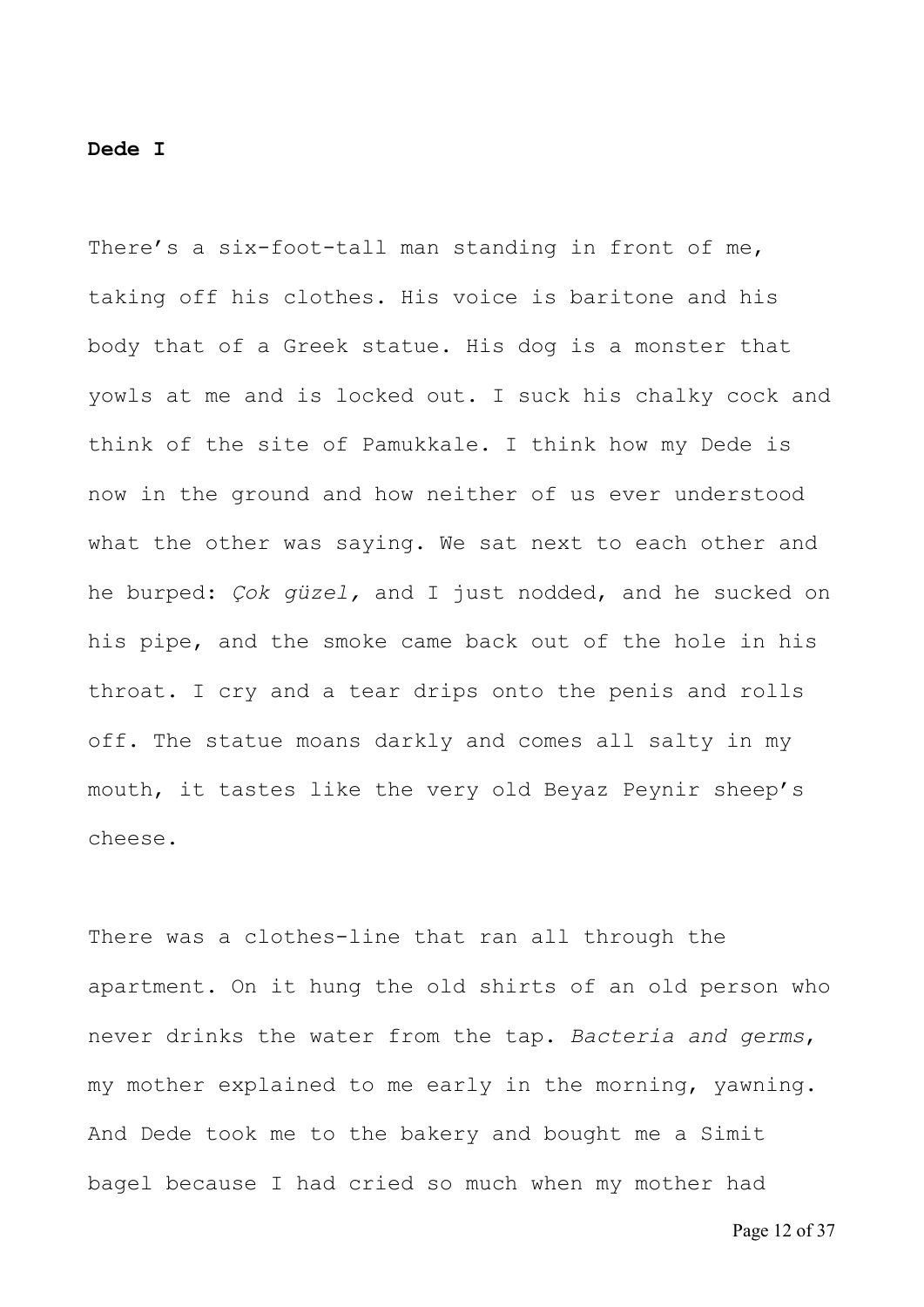fallen asleep again. And because all the sesame seeds fell off my Simit, I cried all the more. We walked back hand in hand, and the muezzin bawled along with me. It was morning and already so hot that everything was shimmering. And Dede tried in vain to calm me down with his *Çok güzel.*

 Something lying in the courtyard downstairs was stinking. The stench followed us into the apartment, it stank all the way into the kitchen, and I refused to eat the Simit. *Maybe it was because he was weak or sick, maybe it was a matter of territorial possession. Stray dogs do that. In these temperatures a corpse starts to stink very quickly.*

The baritone is snoring, I sneak into the bathroom, the dog follows me and growls. I quicken my pace, pull the door shut, he scratches at it and barks. I hear him howl, then sniff and pant, then suddenly it goes quiet.

Dede ate Simit and the sesame seeds fell out of the hole in his throat. He took a bag and grumbled: *Köpek ... plastik ... korkak ...* He shook his head and my mother started crying and I asked: *Why are you crying? And what*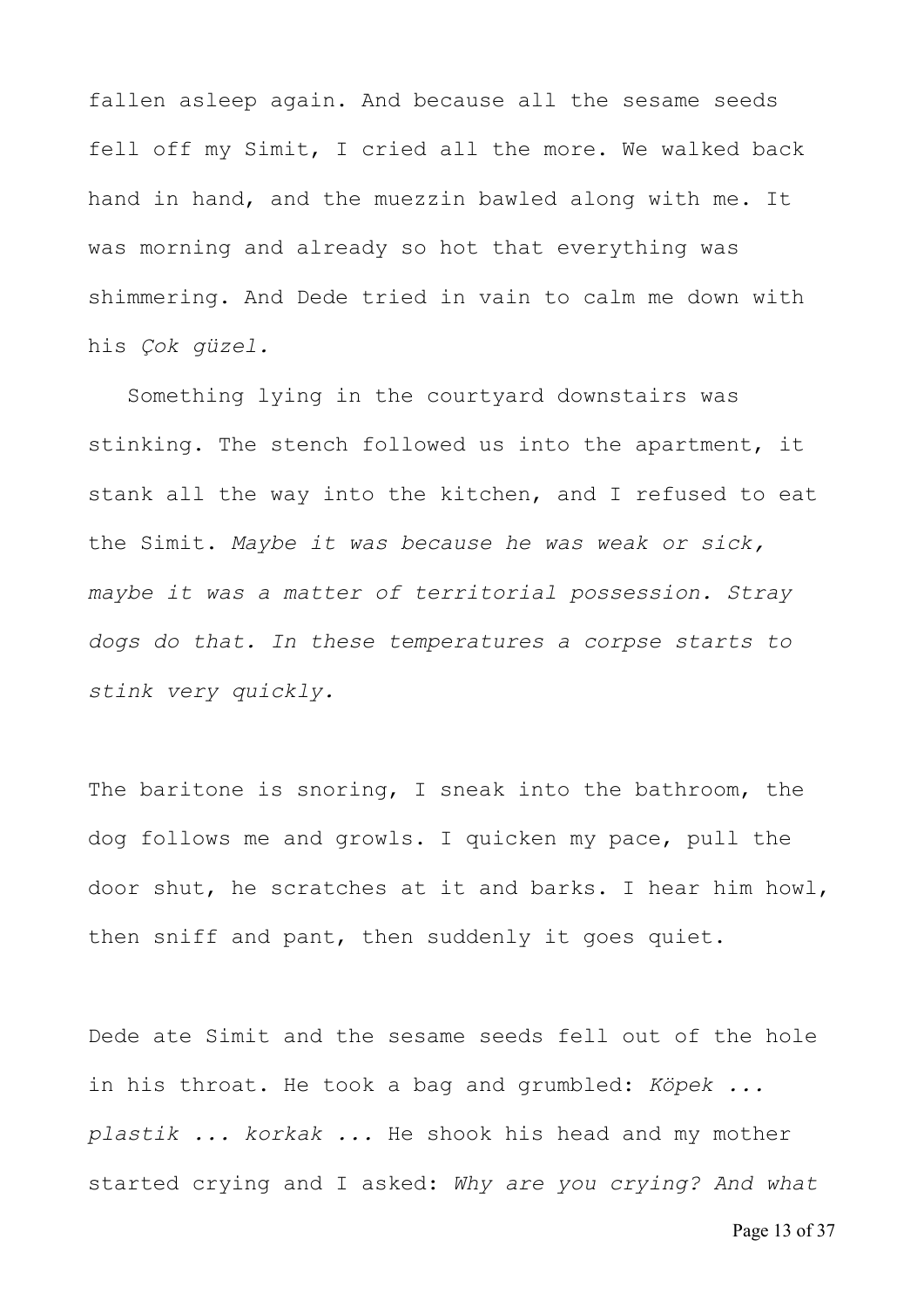*does that mean? What is Dede saying? - You can't translate that*, my father smacked his lips and drank a sip from the tap.

 I throw up in the water and see little sperm floating in it. I throw an aspirin into the water and it foams up like mild red peppers when you fry them in butter, or like the eddies in the river we're walking along now. Dede throws a bag into the water, my parents are surprised at how quickly it sinks. Dede laughs, mucus flies out of the hole in his throat. It lands nowhere because we look away. I step over his dog, which is now lying in the hallway of the statue, and suddenly we are standing in front of the stall of a two-metre-tall trader, who is so loud that I hide behind Mum out of fear. We wait for Dad, who is haggling over new polo shirts, *which,* as Mum says, *are just fakes*. When we say goodbye I get a kiss and another Simit. Dede burps: *Seni seviyorum*, and Papa says what I should say in response. I repeat: *Ben de seni seviyorum,* and wave.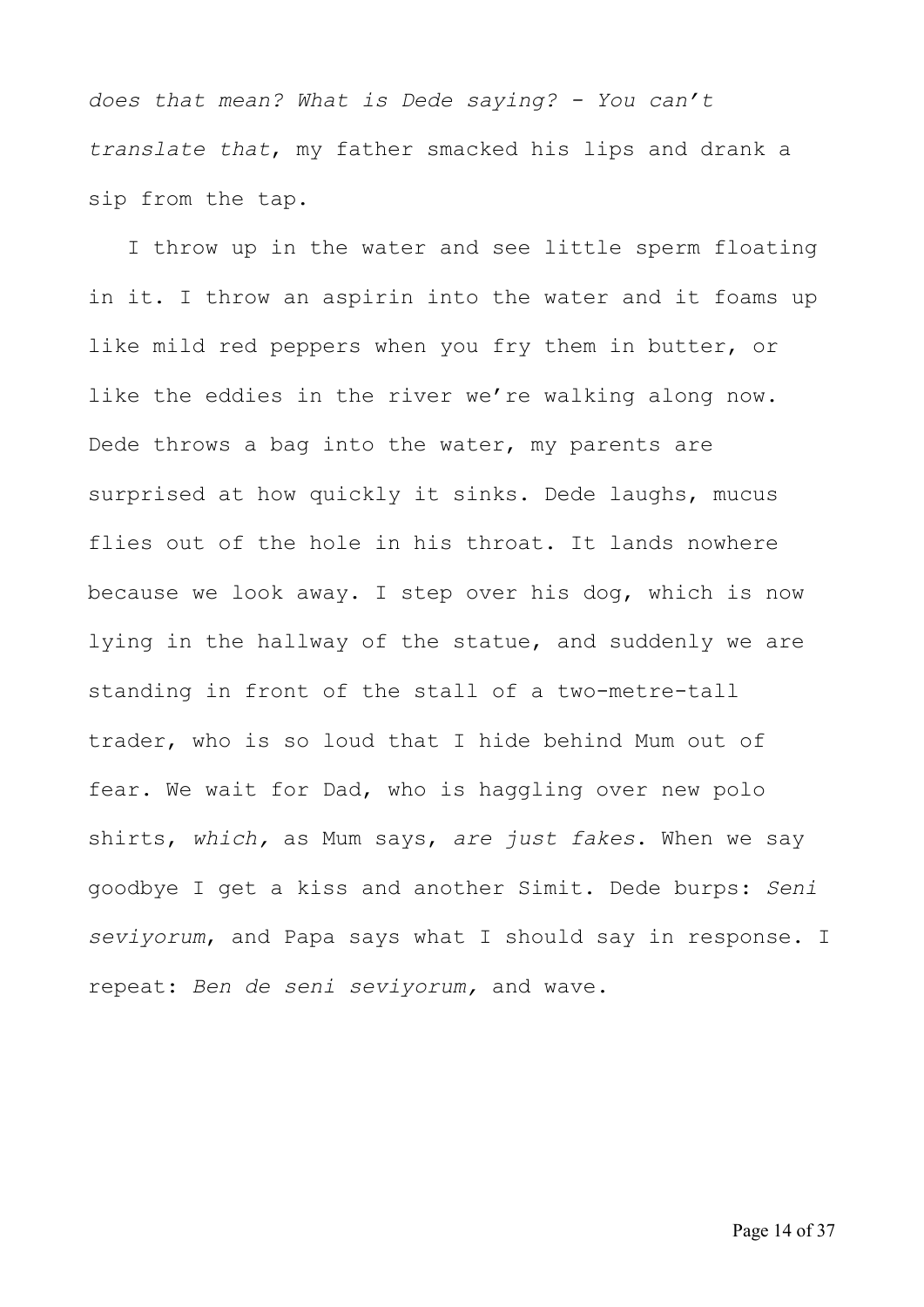Sometimes a brown kitten visits us. It licks its paw on the ledge and turns its head now to the left, now to the right and to the left again. We want to stroke it, but it scurries away. Because I'm crying, because I want to keep it here, Mum and I are lying in wait. And when at last it starts raining in torrents, Mum quickly cuts up an Emmentaler and we wait for the kitten to bite. Hours later, it is sitting on the Persian rug, and Mum is blowdrying its fur. *There's always something needing done,* she laughs, and she dries its tail as well.

The cat comes more often, and soon she is ours. We call her Köfte.

One time Dad is welding an object outside so noisily that I cover Köfte's ears. Because she doesn't like that, she scratches five stripes of punishment on my arms. So I put her in the washing drum and waved in from outside, singing loudly, *Now I'm going to wash you!* I imitated the washing machine and made the beeping noises myself. *Meow*,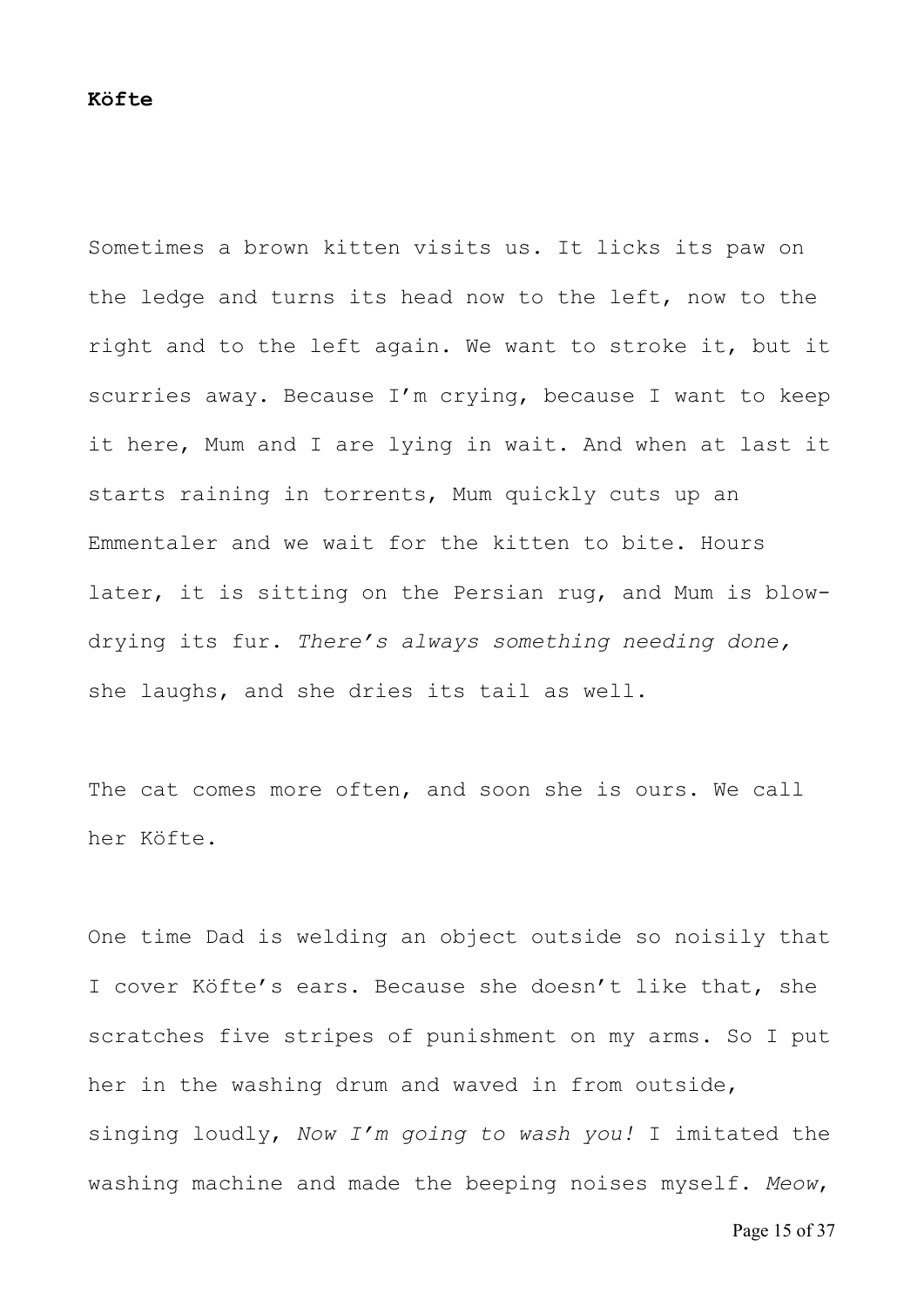says Köfte, *meow*. After I've buzzed my way through the spin cycle, Köfte's washing is over. *All right, let's stop the game now, you're brown and you'll always be brown*. Köfte meows, but the door won't open. There are buttons and discs, numbers and circles all over the place. *Only a mother understands an appliance like this,* Dad once said dropping his work clothes in front of the drum.

 I pull at the door, I tug at the plastic, I knock on the glass of the window, but it will not open. *Meow,* goes Köfte, *meow*. Oxygen*,* I think, *is there any air in there at all?* and I run to my father with an enormous, oversized portion of fear. He's standing there as he does every morning, in full gear, and shakes his head, which today is in a welder's helmet. So I run back to the kitchen and look into the drum. *Meow,* goes Köfte, *meow.*

*Only in an emergency,* Mum said in the morning, because it's her first day at the clinic, so I dial the number two. *Meow,* goes Köfte, *meow*. On the phone, a woman asks a woman who asks a woman who asks a woman who asks a woman where Mum is. When Mama finally answers, she turns all red at the other end of the line, I know it, because her

Page 16 of 37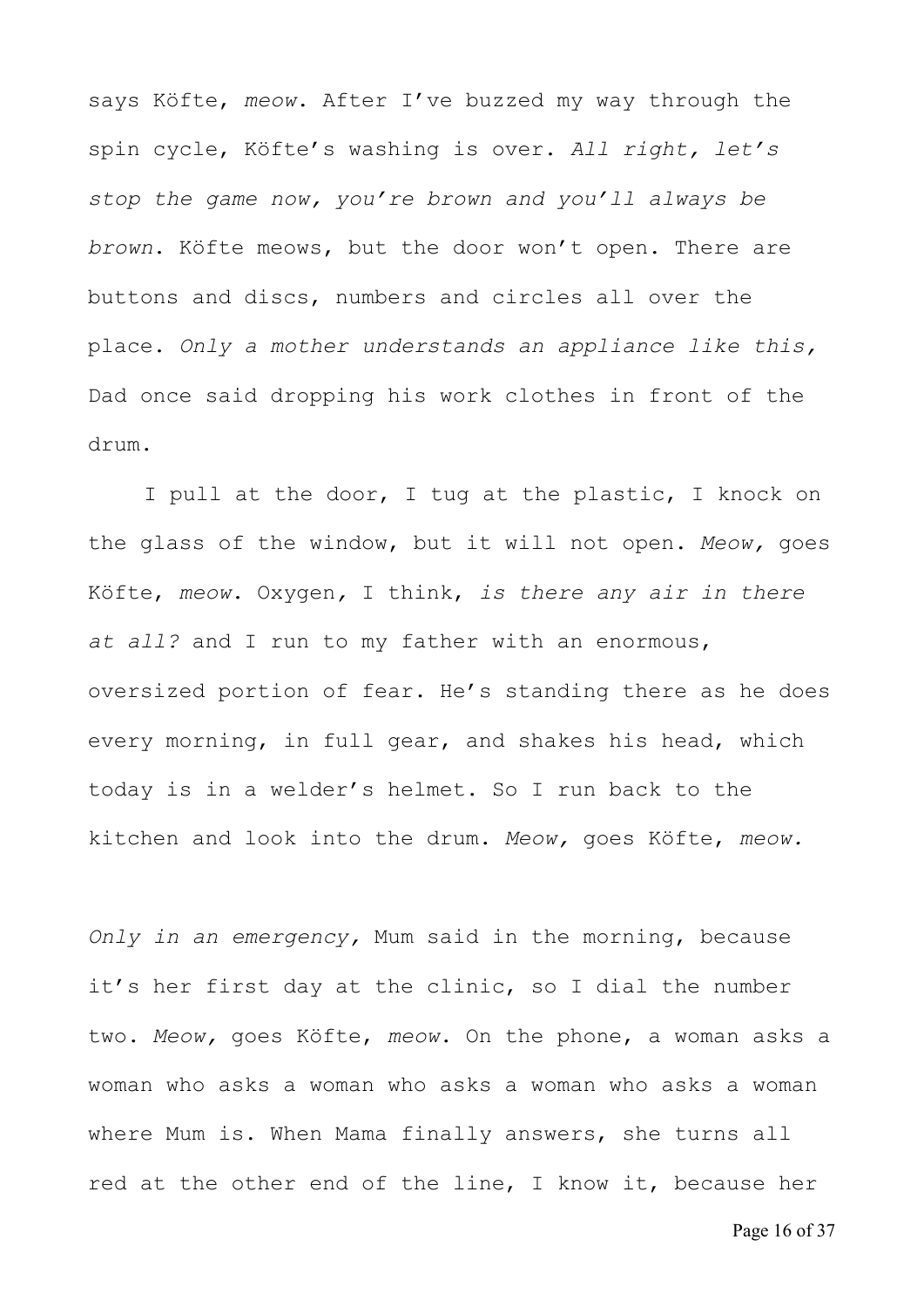shame or rage rushes through the cable, and our receiver, which was beige until then, turns a furious red.

*Meow,* goes Köfte, *meow.* I talk to her through the glass for ages, and when Mum finally comes home, she is ten years older all of a sudden. I don't like that at all, because we have this competition in kindergarten. *Whoever has the youngest mother wins!* Of course, I can forget about first place now. While Mum taps a button and the machine door pops open reproachfully, as if it had been waiting all this time for nothing more than a competent button pusher, I look at Mum's face where the skin is now hanging laxly. Köfte leaps out and Mum laughs in relief, furrows running lengthwise down her cheeks.

 Now Köfte is sitting on the examination chair, which is my children's chair. Mum taps her paws for reflexes, she listens to the rest of Köfte. But she only really looks properly in her ears, and she should check everything. *It's all right*, but I don't believe her after the half-hearted examination which was hardly fulsome. So I take the precaution of lifting Köfte's tail and sticking my finger in her bottom. Köfte squeals and slips out of my hands like soap.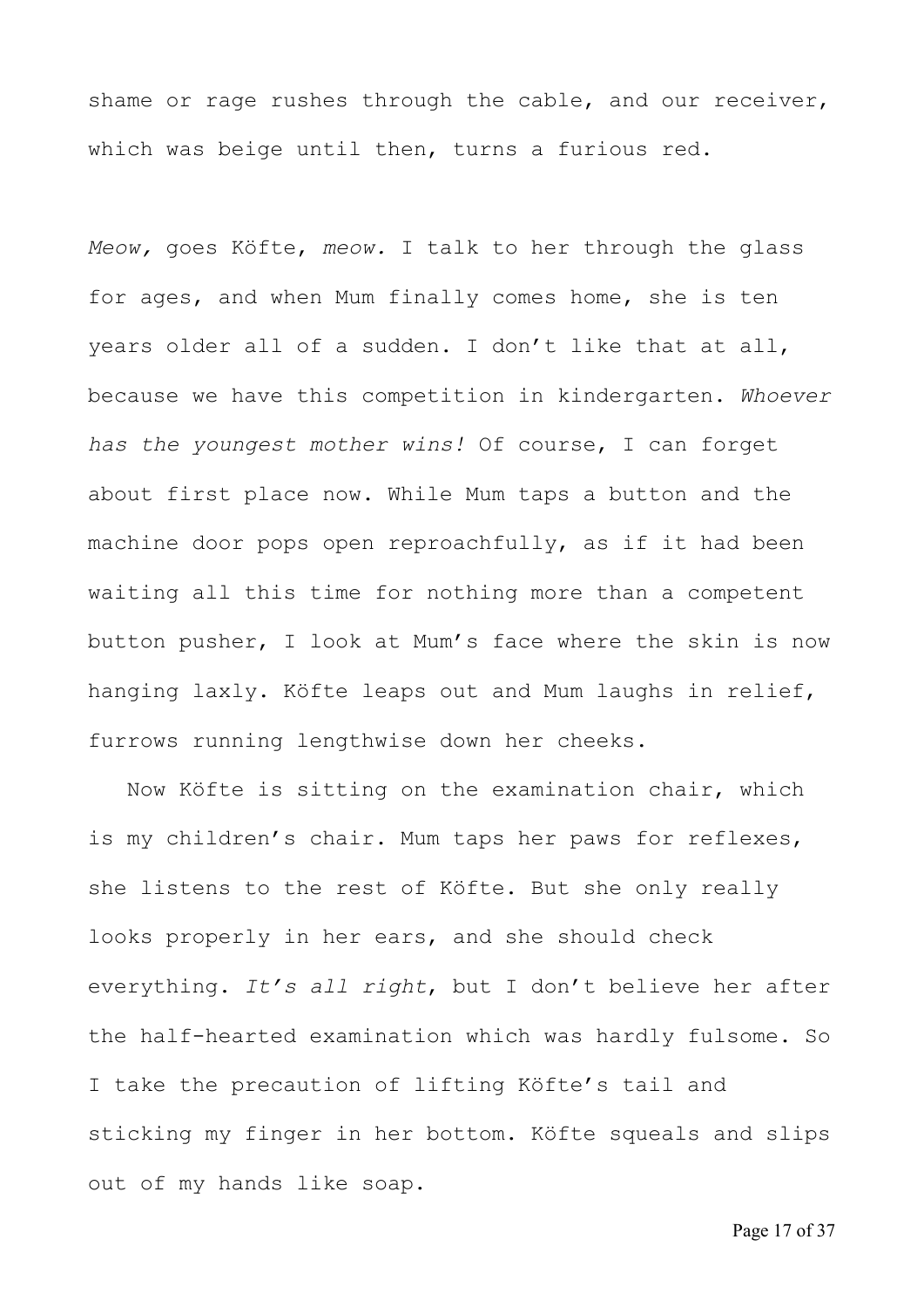She's been gone for days now. Every day I wait in the meadow and call out: *Köfte*. Then, on a morning when the dew finally tickles, Mum comes home with the big shopping, because from today her work at the veterinary clinic is over again. *No wonder*, I think, after all I witnessed Köfte's superficial disease analysis at first hand, and perhaps she should *rather turn her attention to inanimate objects.*

 Nevertheless, I am of course pleased with her, because she has brought a chunk of cheese. Immediately we cut it into microscopic pieces, ruefully I say *sorry* to the missing Köfte, and then we throw cubes of cheese into the grass. A mere five minutes later, Dad finds one of them. As he pops it through the opening of the welding helmet, I repeat the word *sorry*, but this time phrased as a question laced with reproach.

Now Köfte is sitting back on the table again and purring. Her Lenor fur is puffed up, but her paws are now black what a strange animal. *I'll take care of the dirty paws tomorrow,* I think: *Mum is right, it is really the case that there is always something needing done.*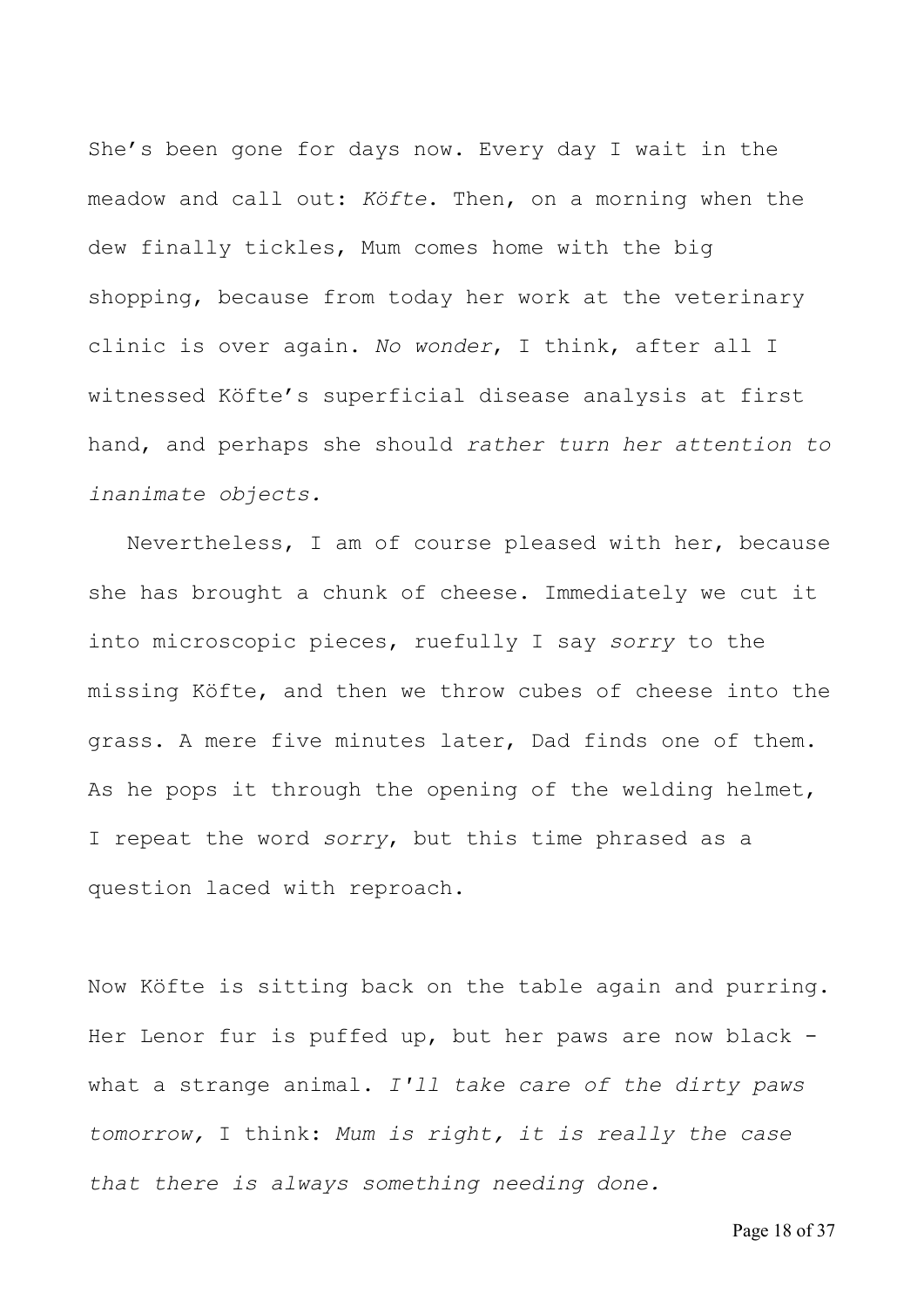## **Light evening meal**

We are having a kebab, grandma and grandpa are visiting, you have to get to know each other's culture sometime. I'm eight and wear very loose clothes, but you can guess what's growing underneath. And Dad orders everything twice, plus chips, because he knows that his newly divorced favourite daughter loves them. Lamb with sultanas and platters of vegetables and ice-cold cacık and steaming semolina. *Foreigners have made a real effort in our country these last decades*, Grandma says, sliding back and forth on her chair in a funny way. She only tells us that she has to go to the toilet when granddad has bitten into the last baklava. And now Mum is embarrassing, how great everything is, *vegetables, that no one here knows. Okra, for example, or do you know them, Mami?* Grandma thinks they're slimy, end of story. Granddad wants to know how business is going, my mother just says quickly: *Needs must, needs must*. I roll my eyes and chew my chips, adding more mayo. Grandpa says quietly to me that I should be careful with my figure, while the others argue about who is going to pay. That the little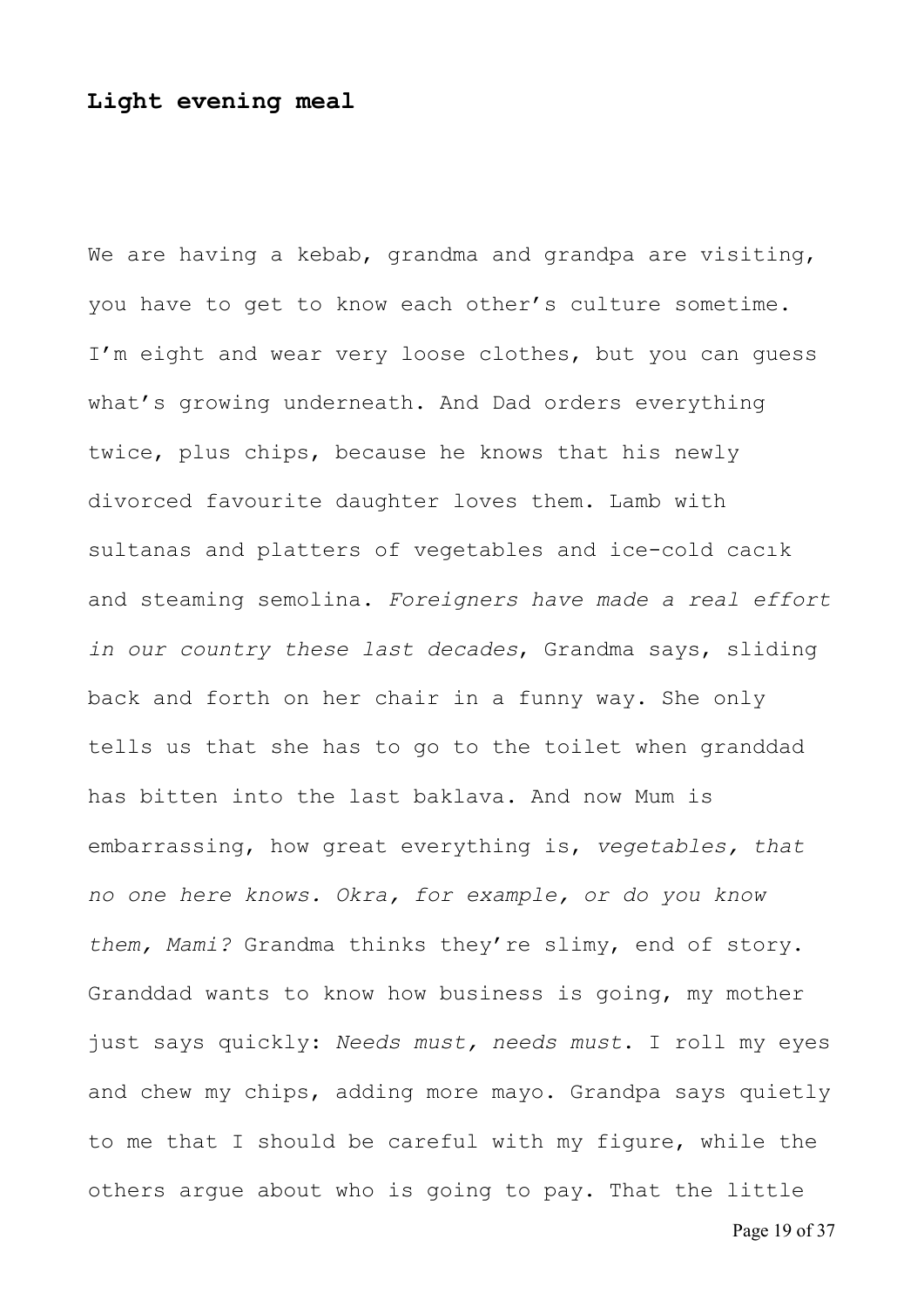fatty breasts were just a start, that, unlike me, the fat really likes to move: to the stomach, the legs, the buttocks. That I should follow my grandmother's example, she just cuts food into little bits, *and look how slim she still is!*

 I put the chips back, we look at each other for a long time. Suddenly I see him ringing the doorbell wildly, I see him swearing at Dad, I see the Christmas tree landing on him, I see him as a boy with shorn hair, I see him shaving a moustache, I see him trudging through the snow, I see him cramping up under the icy shower, I see him impregnating Grandma, I see him crying in a corner, I see him cramming and passing the university exams, I see him torturing little kittens, I see him shooting a deer, I see him with Mum over his knee, I see him with the four other sisters over his knee, I see him taking a shit, I see him ripping up a poster of The Beatles, I see him wanking, I see him hiccupping after a few shots, I see him building a bird house with me and stealing ten eggs from the neighbour when he was a boy, I see him nursing an ancient woman and then sawing the deer in half. And then suddenly I see the fries taking off from my plate, I see them seeking each other and finding each other, how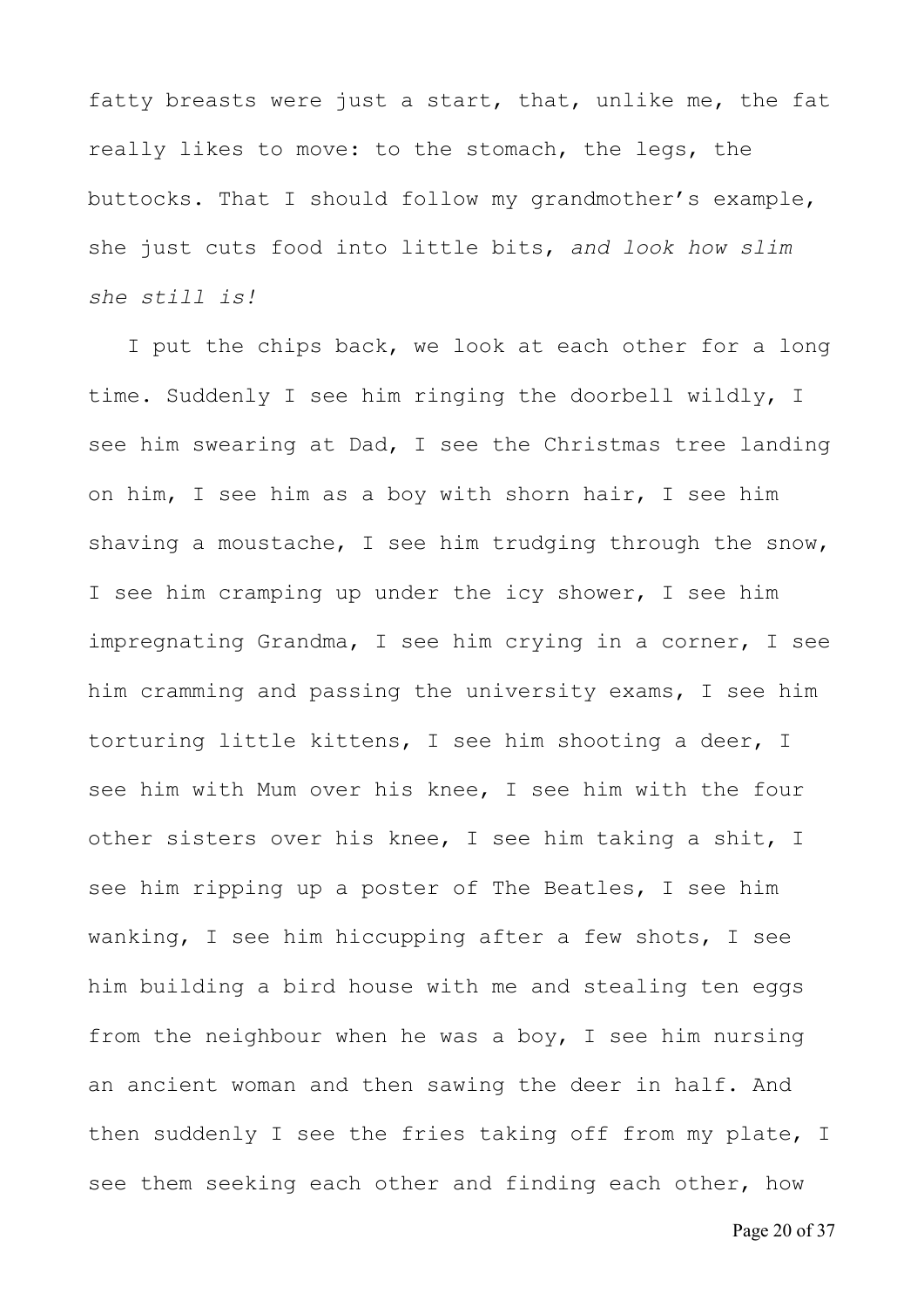they intertwine in the air, how they are now one and how this one now crashes onto his skull with the concentrated force of a calorie bomb. *Ouch!* cries the nutritional expert, *what on earth do you think you're doing?!* and he looks helplessly around the kebab shop, because I'm the only one still sitting at the table. The rest of the family is standing in front of the illuminated signs, where Mum is proudly explaining how the different dishes taste. Only Dad looks over briefly, and observes what is happening between the generations. I run to him and hide myself well, because the violent fantasy of a grandfather can sometimes turn into the real thing. *We are leaving*, he yells at his wife, and she shouts back that she'll be the one to decide that. That the fatty food is messing with his stomach which was why he was forced to suggest they leave immediately. *Olive oil is healthy*, Dad corrects. That his body is is hardly an indicator for the healthy qualities of olive oil. What was he insinuating, Dad asks, rebelliously, whereupon Mum orders *Dört Rakı* and hisses *Enough!* and Dad looks at the whole family and then disappears outside, into a country that, as he realises anew every day, does not like him at all.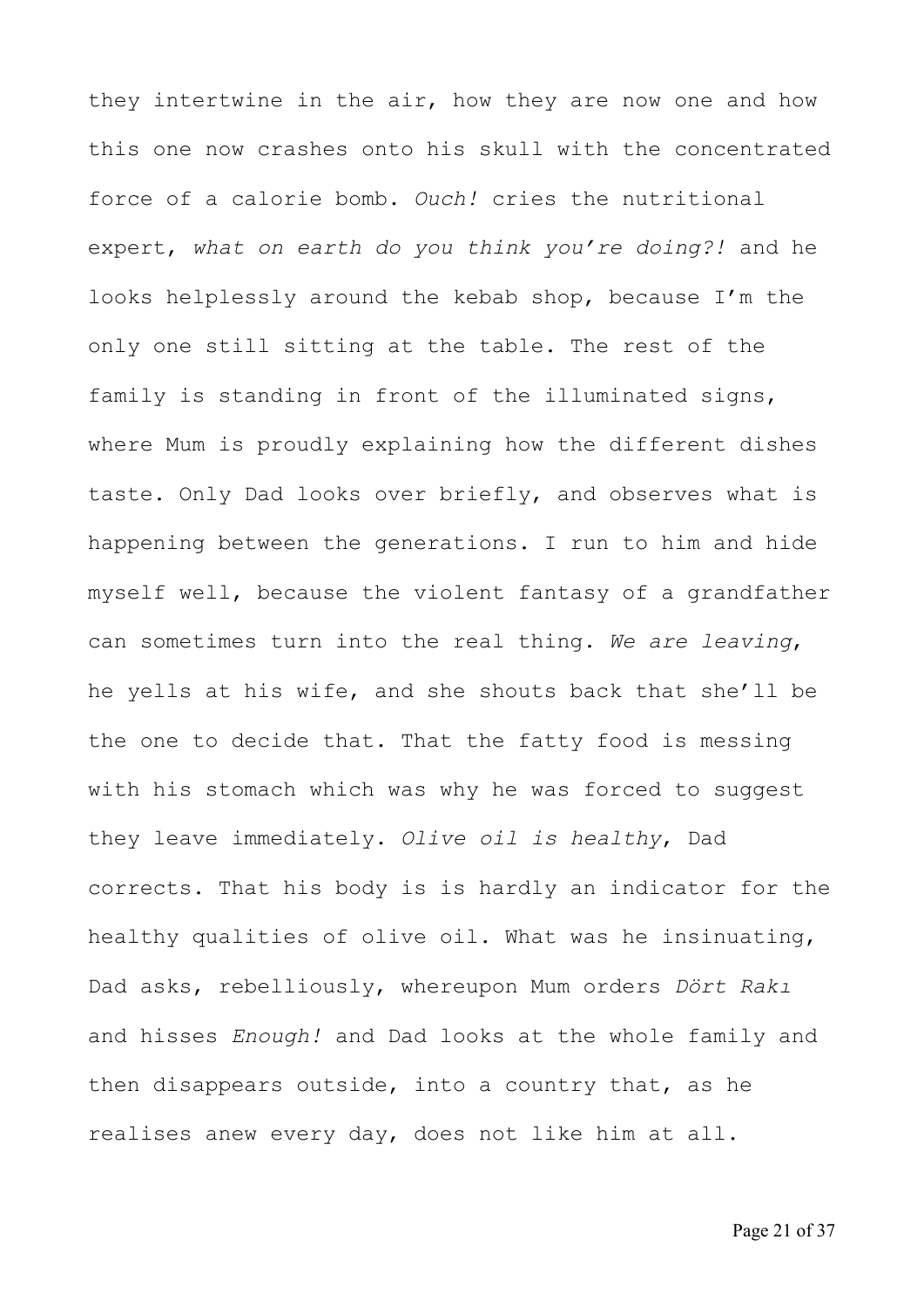## **The End of the Meadow**

The days after Dad's death are cold. In the evening we call *good night, good night*, but we can hardly hear each other, so loud is the rain, it echoes through the room. We always have the windows open, even on the most Arctic night the window remain at *half past seven*, that's what my mother calls it when the windows are tilted. *Why*, Dad and I asked every day until the day before yesterday, *do we always have to leave all the windows open? We'll freeze to death here!* She'd just say, *Because of the Beatles, the Beatles,* and we'd say, *Yes, we've got that, but we haven't understood it*, whereupon she'd just run to the windows again and tilt them one by one.

 So now, while I lie in my room, my mother lies in hers under a cover that has kept two warm until today, but my father is no longer lying next to her, instead under the earth at the end of the meadow on a small mountain with his head facing south-east. I imagine worms crawling into his mouth, spiders weaving webs in his armpits, the linen sheet soaking itself full of rain and dirt. I imagine the moles examining him and the roots are reaching out to him, clinging to him, embracing him.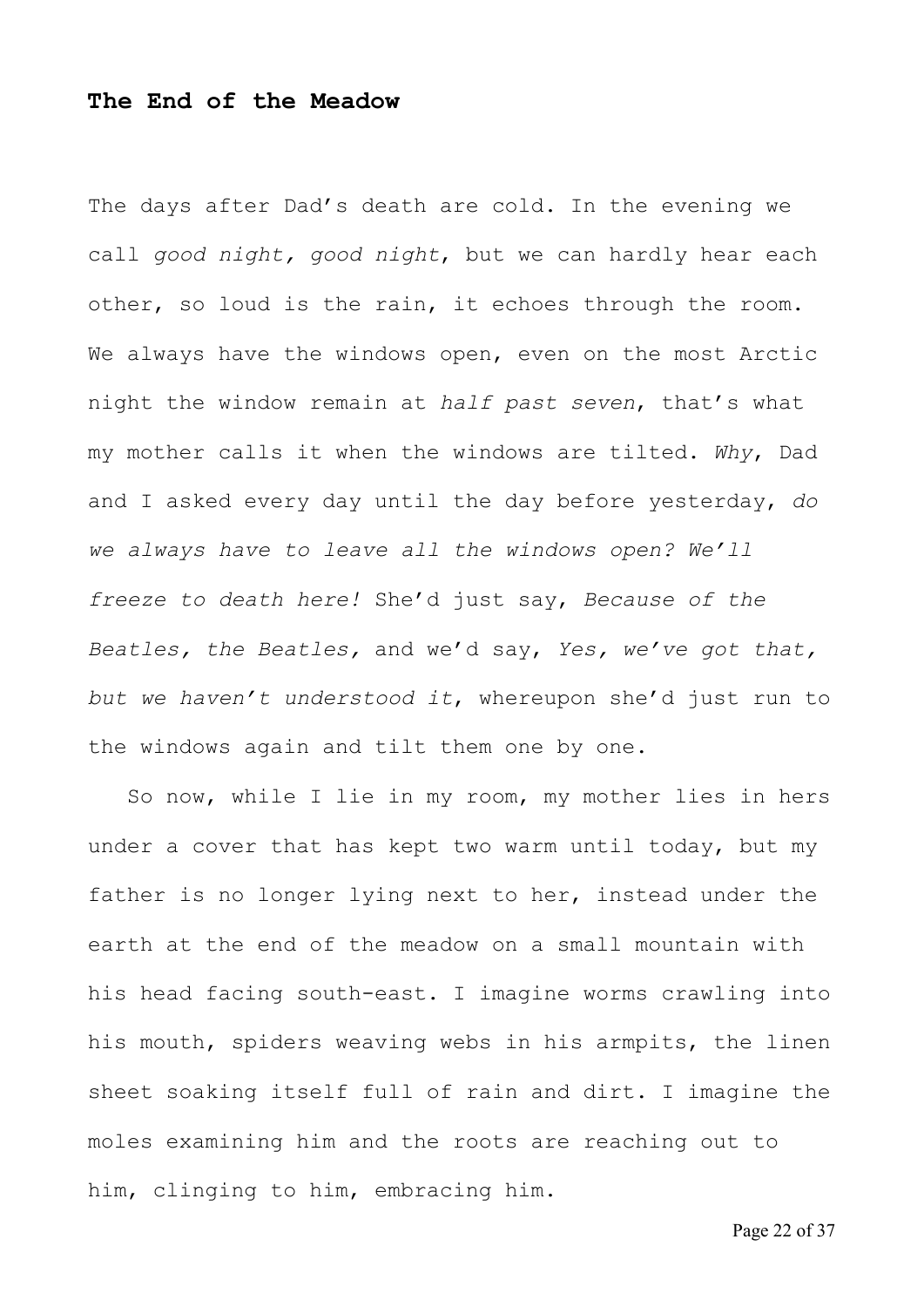An hour or two after his death, my mother switched off the circular saw and called somewhere or other. Shortly afterwards, a man had come and cordoned off the meadow in a generous fashion. Then a doctor came and pronounced him dead. Then another man came to take his picture. No sooner had he taken my father's picture than another man arrived and put up strange signs. Then another man had come and his job seemingly was to wade through the grass, and there was another who stood on his stomach. After that, another man with a camera had come, but he was chased away by a man who had got out of a car at the same moment. Then another man in an astronaut suit had come and then another man who started talking to the man who had got out of the car and was bending over my father in the meantime. Then another man had come who also bent over my father. Then another man had come, who looked up at the sky, and waved my mother over, but she just shook her head. Then another man had come, shooing away all those present.

 The last man began to undress my father, to talk to him, sometimes chanting, sometimes asking him something, his voice breaking towards the end of the question and sounding like a muezzin with bronchitis. At regular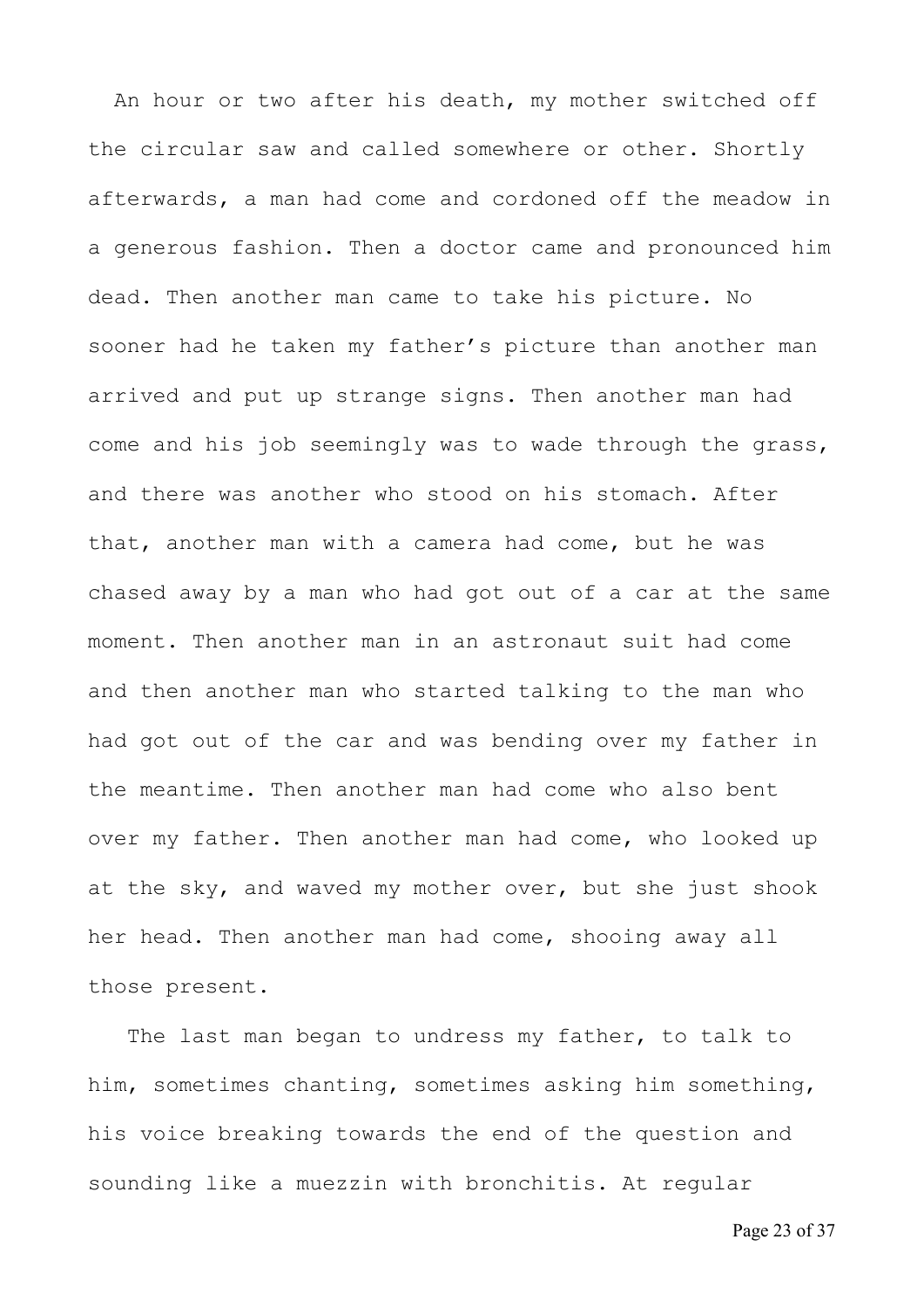intervals, he brought up bronchial mucus and spat it right onto the bed that my father had freshly planted only a few weeks ago. Twice the mucus landed behind him on the porch and once on the railings. Once it landed on the outside table, once in the ashtray, twice on Thursday's newspaper, once on the chair my father had carved himself, once on the *ud* that had always leaned against the railing and which he had never played. But sometimes it landed in front of it, still on the grass, the slime, it hit a red rose once and then dripped on a squirrel looking for nuts under its calyx, it hit a yellow generator, the snout of the VW bus, an ant and a lemon butterfly, it hit many things, including Hannelore, and this was the first time in ages that she had left the house. Of course, this particularly annoyed her, which I could well understand. *How can this even be possible,* she had grumbled, *I lock myself up for years, and then I come up once to see what's going on in the world outside for a moment, I summon all my courage, you know what that means for me, Madam Neighbour, and then not only is this shitty sun in the sky, but there's this guy spitting at me as well.* My mother kept shaking her head. *What has actually happened here?* Hannelore asked again, and because my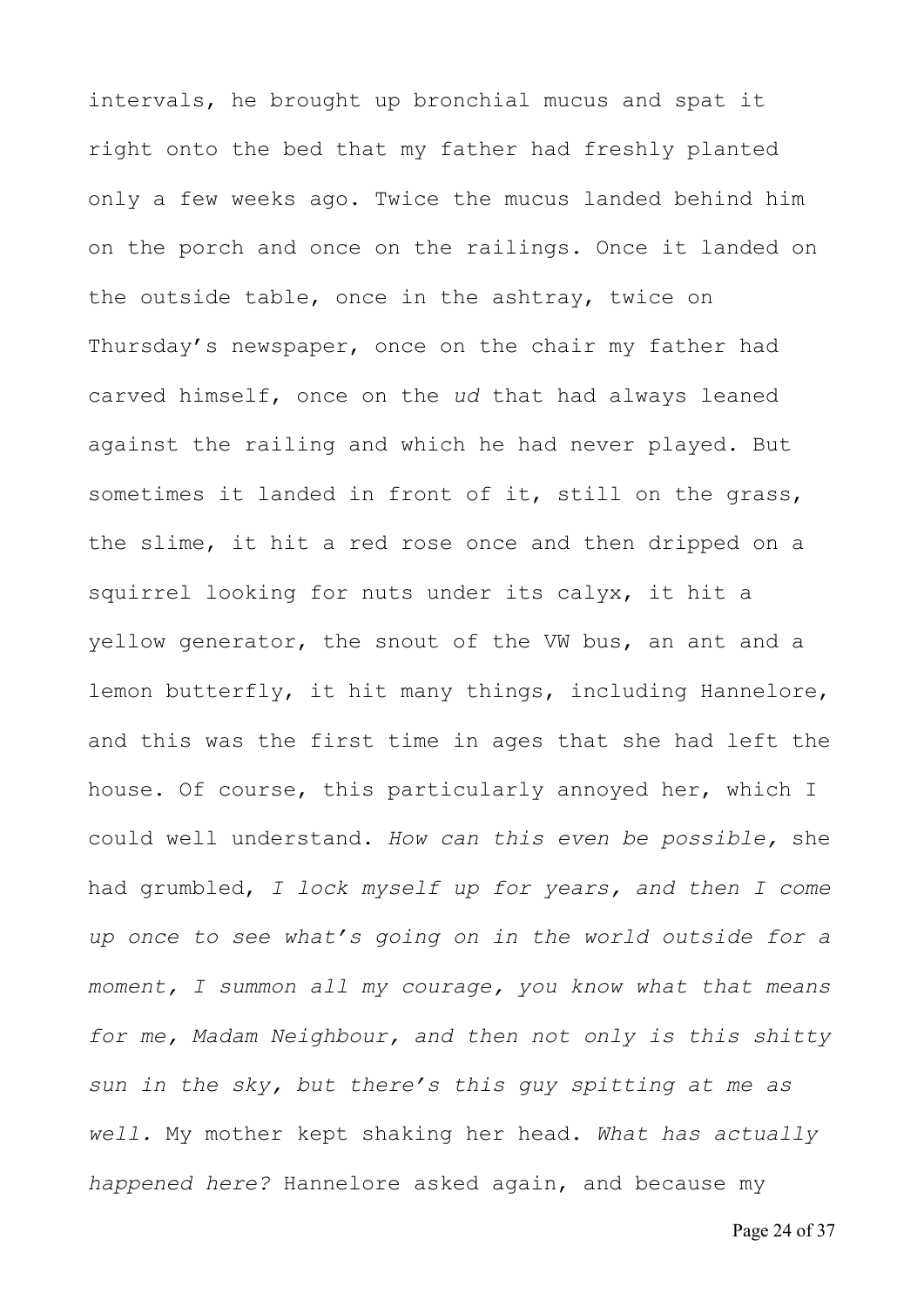mother still didn't respond, she ran back down the stairs to the cellar. Full of hope, she would wait there for her husband in the evening to persuade him not to move to the capital, which wasn't to be one for long.

When all the blood had finally been washed off  $-$  in some places it also had to be scraped off with a small spatula - the man stubbed out his cigarette, and that's the moment I saw my father naked for the first time. He had a scar on his groin, where did it come from? He had never mentioned it. And the pubic hair, which didn't match his black hair at all, although no longer supplied with any vital juices, was still curling happily and red.

\*

The ablution took hours. *They should have used the garden hose*, my mother said. She knew the dimensions of his body only too well, and efficiency had always been one of her virtues. She had learned it, my psychologist would later say, first through beatings, then obedience, and finally this effectiveness, which her father also called *loss poverty,* took on a life of its own, until that day when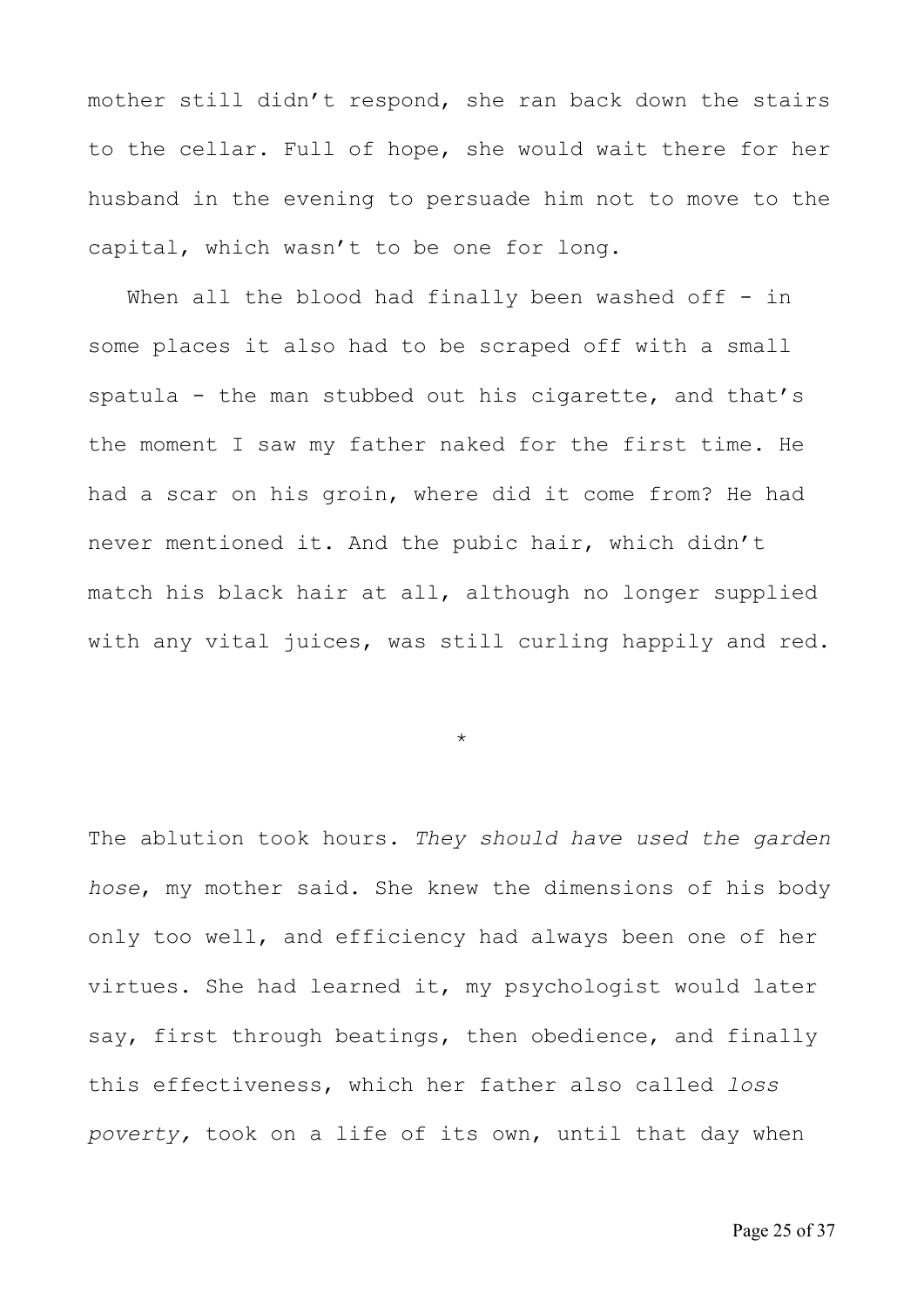she lost something huge and could do nothing about it except -

 My mother stalked around the apartment thinking aloud what she was going to do with all her husband's belongings, how many more square metres she now had in our apartment and that she could finally cook something with calories. When she threw the cordless screwdriver into the bin, I shouted: *You can't talk about my father like that now, he's still lying there! - That, that is no longer your father*, she shouted back, *what is lying there is a cylindrical body wrapped in linen. Of course I can!* And I shouted something else too, but by then she had already gone into the cellar. And now I could hear her cursing and the rustling of moving boxes that would soon become the grave of his belongings.

Those are the days the meadow starts to die, too. All the little flowers droop their heads, then they drop off, the small bees fly away, and the other animals move to lusher ground, for ours has become sad and dry.

 And those are the days that no new tips appear either. And gradually the need to control things drops away.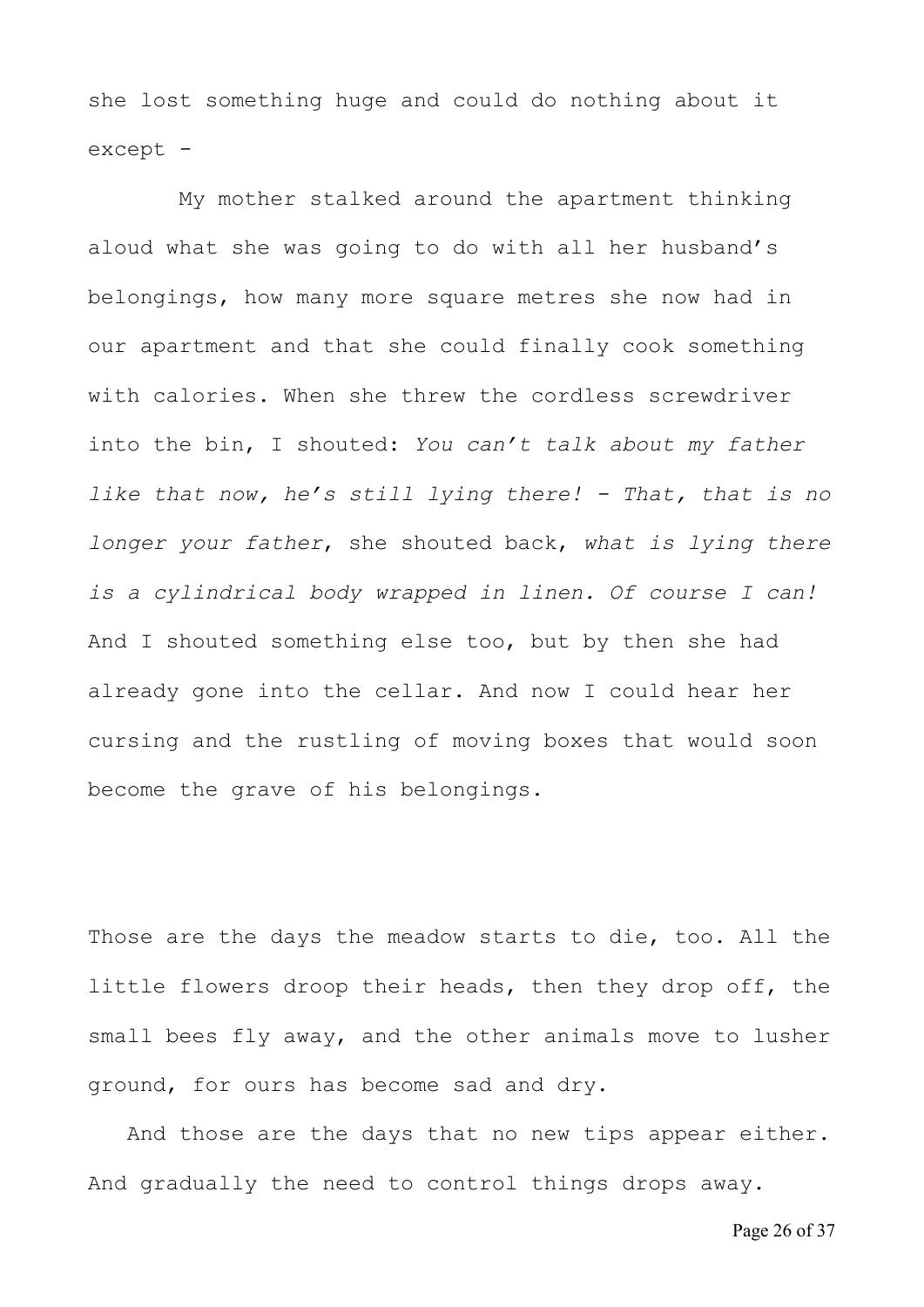Slips of the pen happen without consequences, sentences are simply left written wrongly. You steal pens and from supermarkets and show off your spoils proudly. You leave the prison at night and come to breakfast in the morning with a lie, stretching as if you were well rested. You stick your nose in the fridge and pull it out again. You call old men. You imitate trends and pluck your brows matchstick-thin. You stop eating and dream of French fries. You walk around in the meadow before sunrise, so as not to be at the grave after sunset. You write down things you miss. You file a missing person's report:

*Since my father's death, I have been dreadfully missing field-widow flower, true valerian and comfrey, wild marjoram, scented violet, common ivy and Persian speedwell, true marsh mallow, four-leaved dewberry, verbena and strawberry, seed asparagus, common lamb's lettuce and pigweed, white stonecrop, creeping cinquefoil, scabious and meadow bluebells, good old lady's mantle, spring knotweed, daisies, field thistle, thistle as vegetable and rough goose thistle, goose cinquefoil, maple-leaved goosefoot, white goosefoot, common goutweed, common loosestrife and spotted* 

Page 27 of 37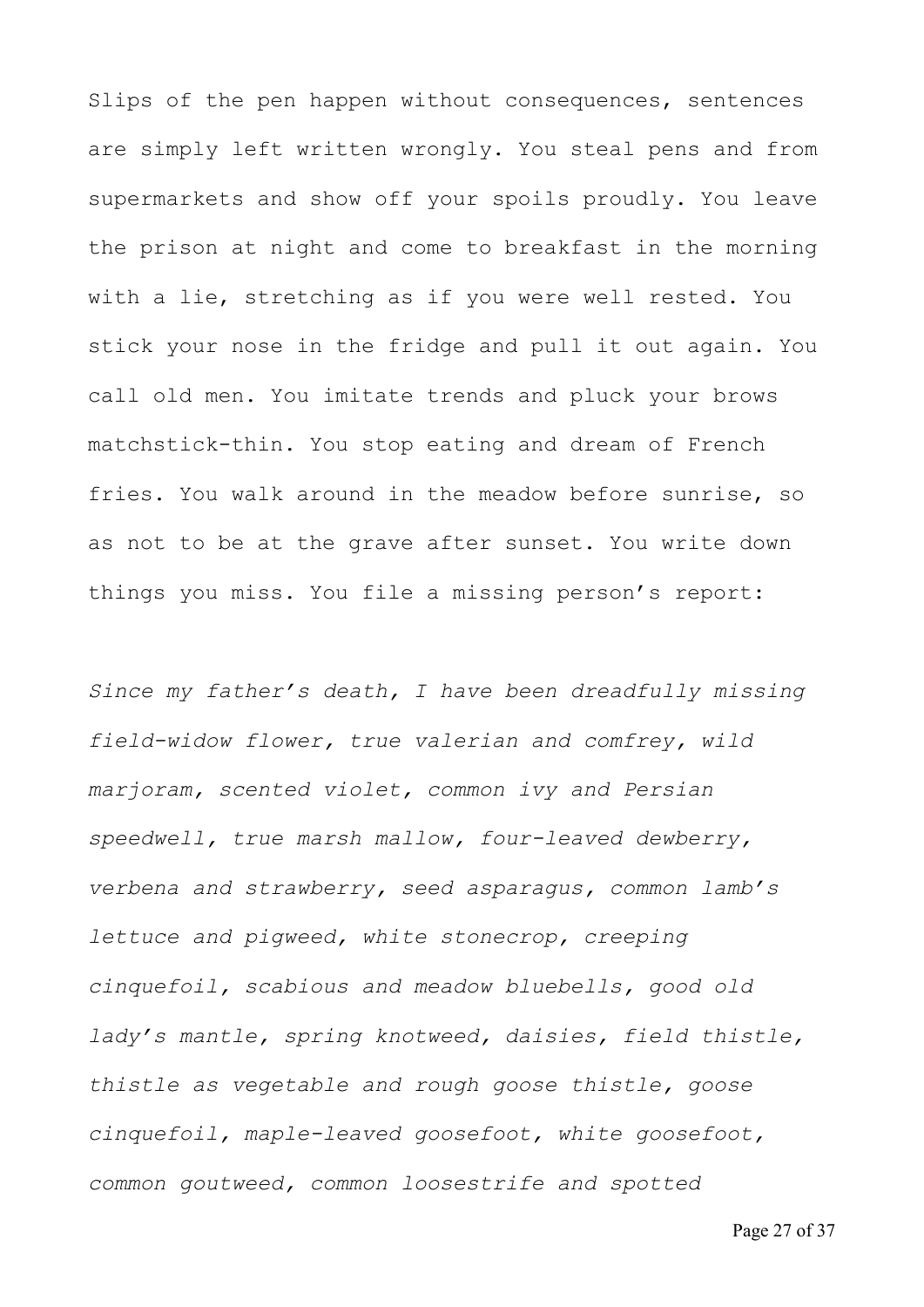*loosestrife, meadow bell flowers, Canadian goldenrod, common ragwort, common groundsel, creeping bugleweed and tiny hawkweed, but also wood hawkweed, common buttercup, wood lettuce, hazel root, field bindweed and, of course, the lovely autumn dandelion, meadow saffron, raspberries, common shepherd's purse, variegated, yellow and common hemp, true and false hops, common horn clover, coltsfoot and field chamomile, St. John's wort, chamomile, wild cardoon, corn poppy, white clover, meadow clover, large burdock, small burdock, garlic weed, hairy button wrinkle-wort, dock, mild and snake's knotweed, largeflowered, small-flowered and mealy mullein, but black mullein also sorely missed. Cornflower, creeping bramble, field, common and creeping thistle, field cress, arrow cress, creeping quack grass, variegated crown vetch, campion, lantern flower, prickly lettuce, rocambole, common liverwort, true toadflax, common larkspur, common dandelion, spotted lungwort, lily of the valley, musk mallow, rose mallow, wild mallow, meadowsweet, meadow daisy, milk thistle, wall lettuce, common horseradish, spreading orach, ... - Please stop, finally, please stop,*  my mother cries. At dinner we look at each other and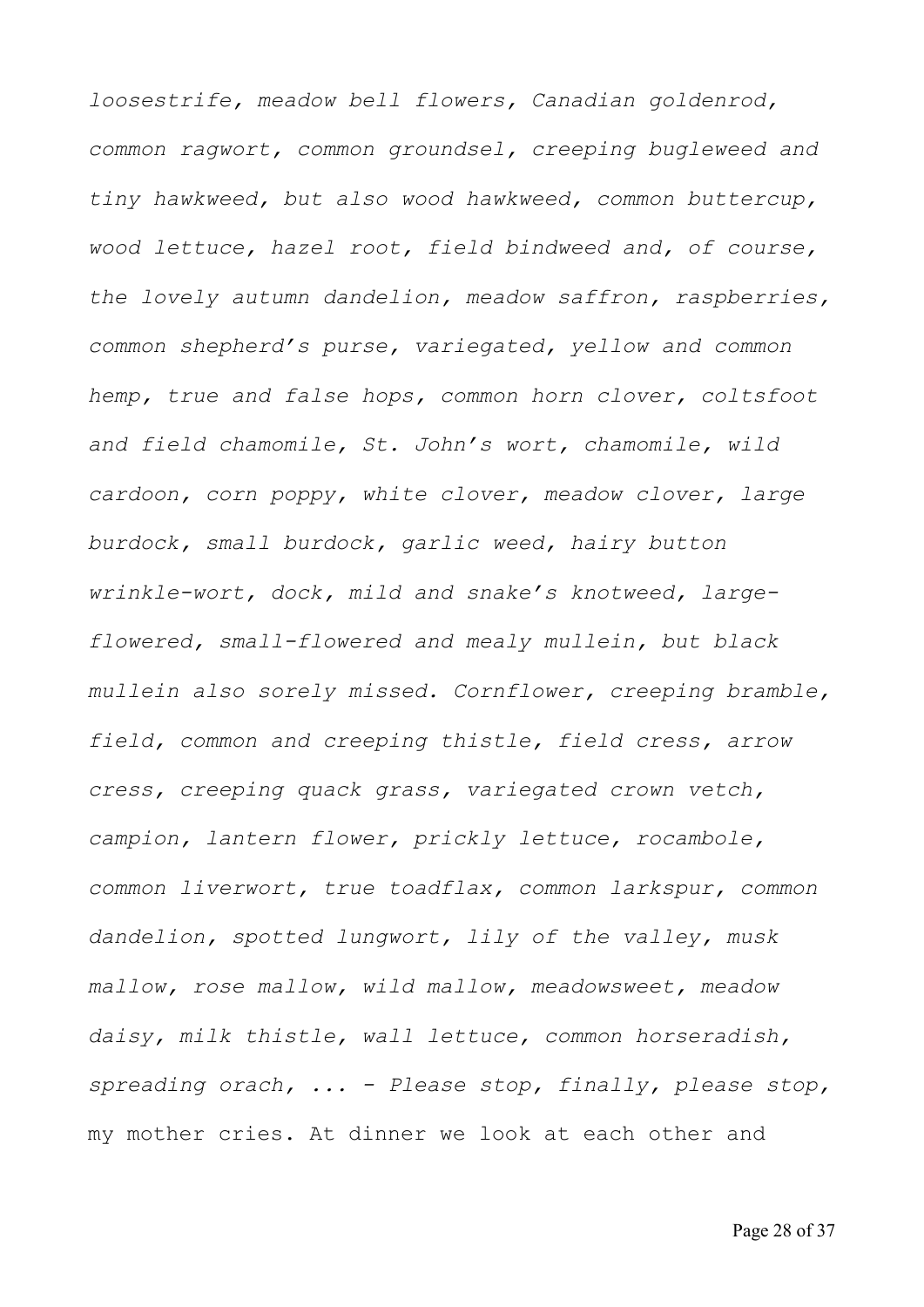remain silent while the plates of canned Mexican-style stew suffuse our bodies with an uncomfortable heat.

\*

When the meadow had died off, rollers had brought steaming tarmac. Now cars park on it and people walk past here and there as if it were the most normal thing in the world. We used to have the meadow to ourselves, only inviting the neighbours to birthdays, for which Hannelore always baked gigantic cheesecakes.

 Because I was right, because my father is everywhere here, we are moving. Because you can paint over the walls in our meadow apartment as often as you like, in the evening you look at the wall and there you can see him. Or you stand in the kitchen of the meadow apartment, want to get something to drink, and you can see him. Or you go into the bathroom of the meadow apartment without a bath, brush your teeth, and you see his red toothbrush, even though it has long since been thrown away, like everything else.

We heave most objects out of the window together. Downstairs they are strewn around on the street, so we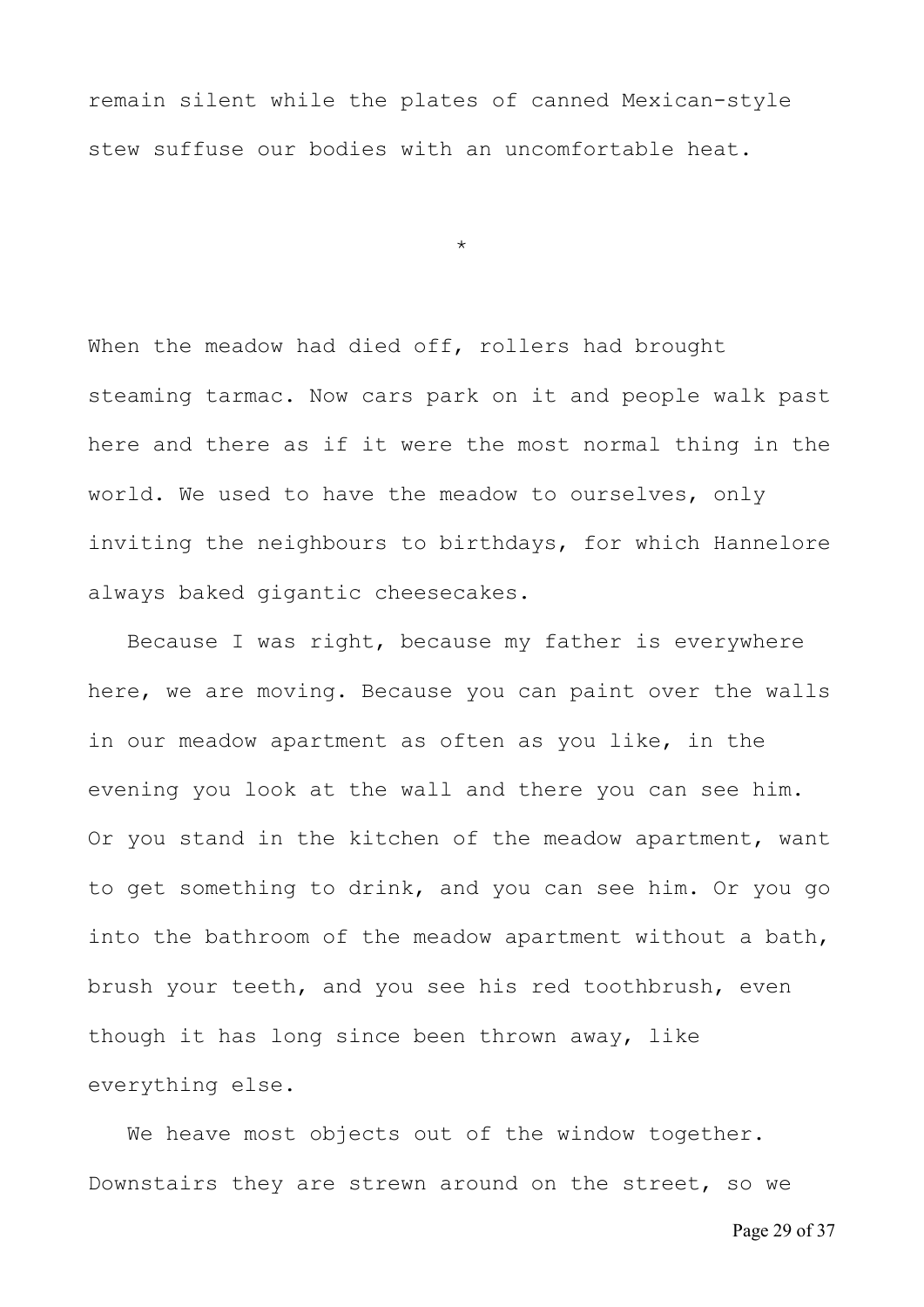push them up against the wall of the building, go back into the apartment and throw the next objects out of the window. This way we empty our entire three-room apartment in no time, or get help from a firm. Afterwards we pat each other on the back, which is funny, we haven't touched each other for a long time.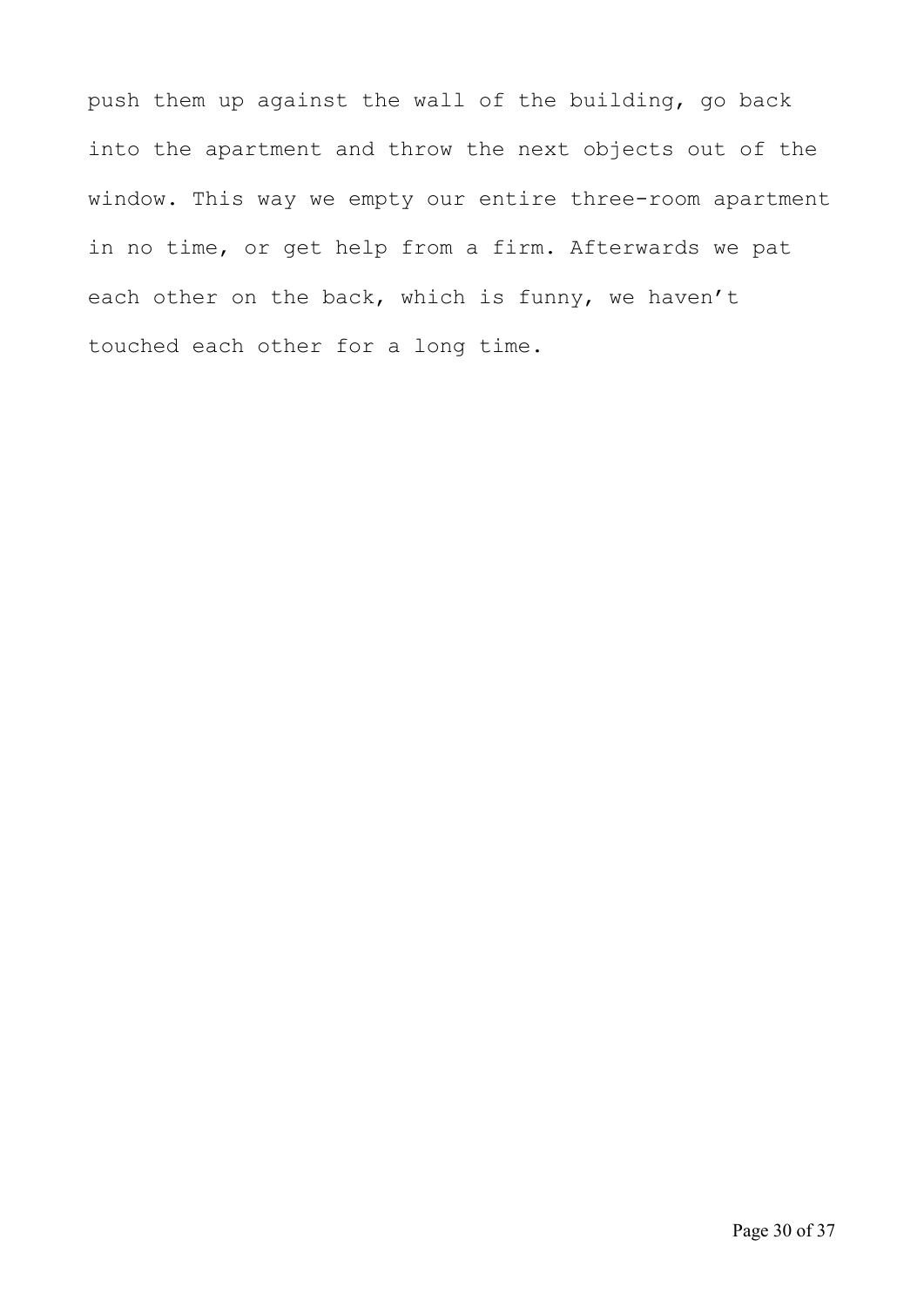## **The Heaven Meadow**

Everything is upside down. The trees, for example. Brown above and green below. And the squirrels hang upside down from them. Beetles crawl through clouds, and the lanterns at the edges of the fields shine from the ground upwards, it all makes no sense. Birds have fallen out of the sky and are flapping their wings on the tarmac. Cars are asleep on their backs and their tyres are still spinning, no idea where they were going. My milk has also taken a stupid tumble and it is flowing upwards into the sky, which is now green, because heaven has become a meadow.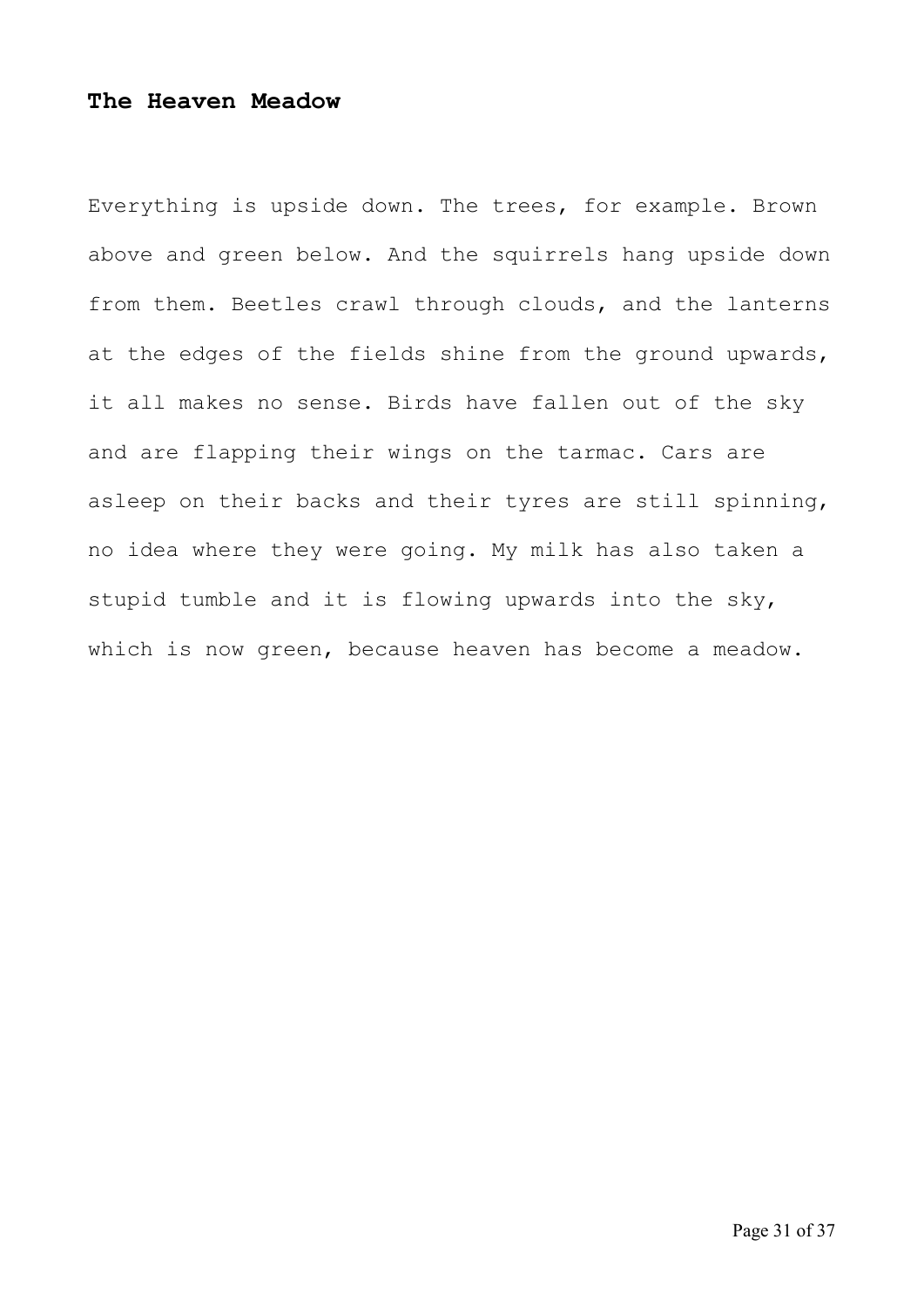## **No.51**

Once in October I rowed through Brandenburg with a Georgian and slept with him on an island so small that his feet briefly dipped into the water with every movement of a wave, whereupon he always cried out, because the water was very cold then, and then he scolded me in Georgian, and I asked: *What?*, and he answered in Georgian, and I asked again: *What?*, and he answered again in Georgian, which I again didn't understand. This repeated itself countless times, and it annoyed me so much, that I just swam away, and he hadn't even come.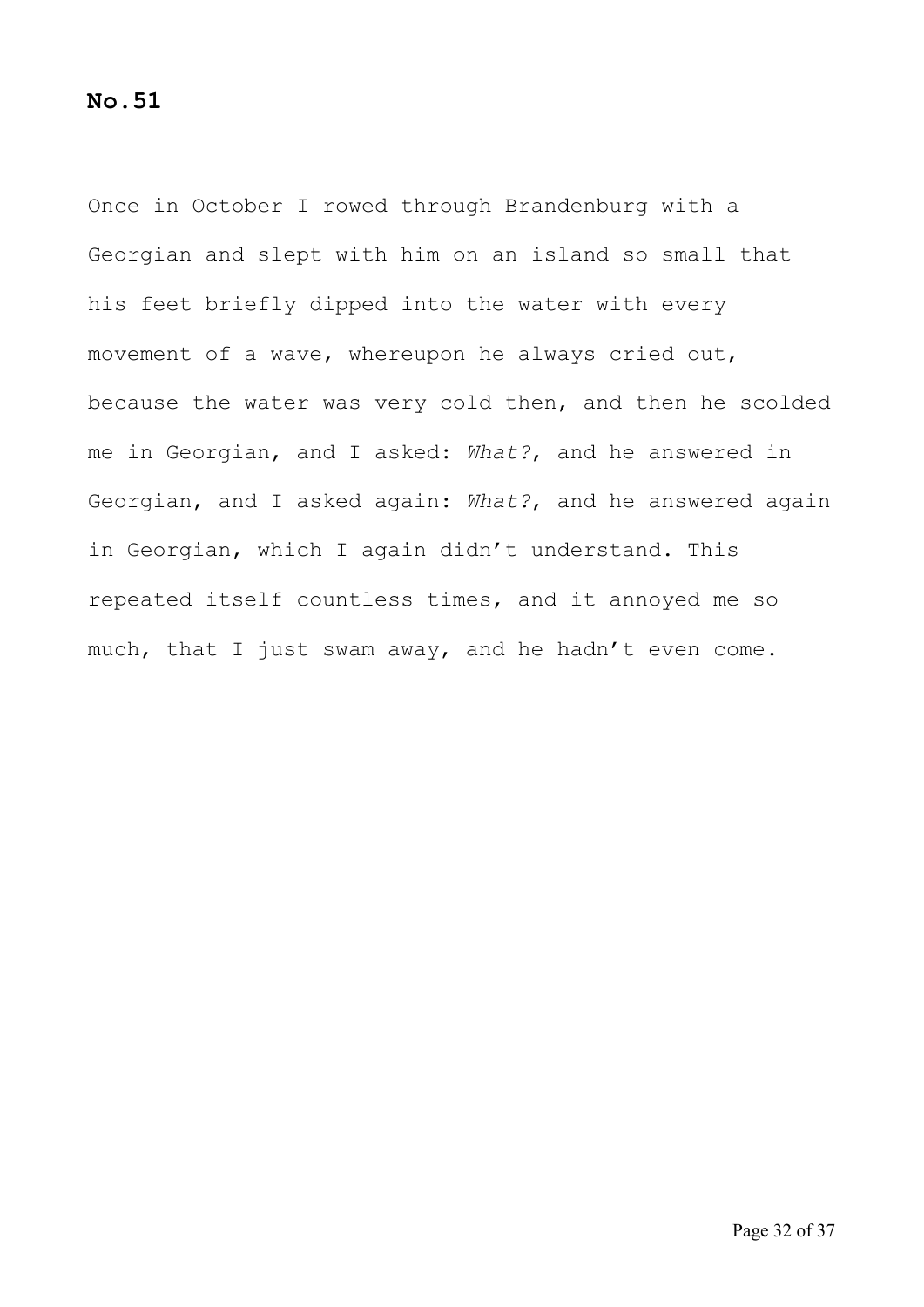#### **Five II**

We get up, brush our teeth, and Number Four explains how to shave one's legs: *Pull the blade upwards in small jerky movements, not all in one go, otherwise some hairs will remain, and you really can't expect a guy to cope with hair.* We imitate the process, and immediately Number Two cuts a slice off herself. *Toilet paper!,* we scream and tend to the bleeding knee.

 We get dressed. Short skirts with flowers, tops without sleeves, bras without breasts. We start walking. We wait for buses and spit on the windows. We yank on satchels, push fifth graders around. We go to the first lesson, copy from others, we have no idea what the pluperfect is. We adore Toni, we all love him, we know he will soon belong to Number Two. We think: *What do we have to do to become like her? We can't go blonde, no, but we can lose weight!* - and we throw the sandwiches in the bin. Second lesson. We write notes. Today we bitch about Number Two. We think she looks ugly, very skinny, a beanpole. We think her clothes are awful. We think it's her turn today. So we draw her as a hangman, five letters, and guess that the word is *hunger*. We go out at break-

Page 33 of 37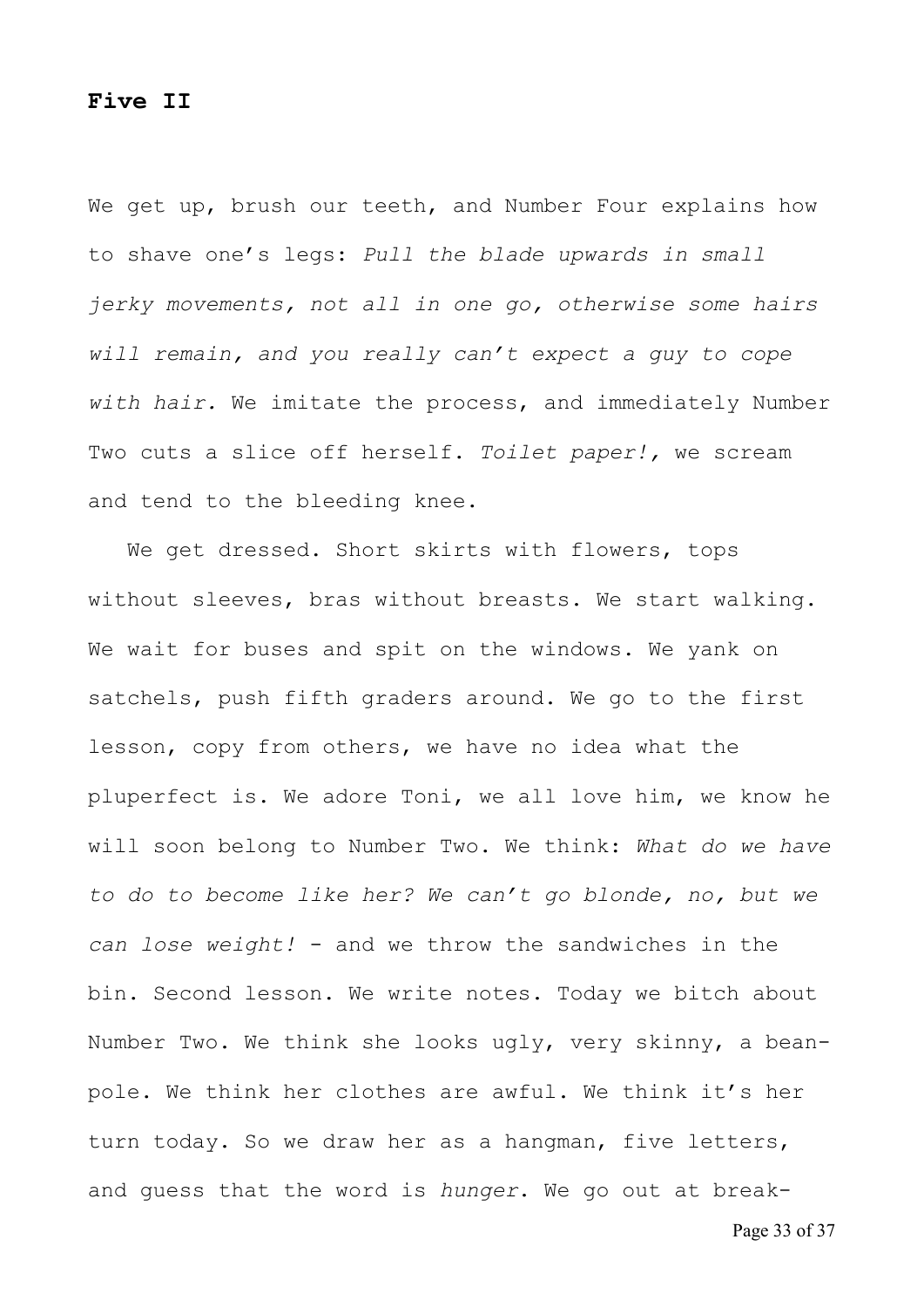time, our stomachs growl, we buy cocoa with a straw and Twix. We won't talk to Number Two until she finally stops looking so good. *We won't talk to you again until you get fatter*, we shout. Then we realise that hunger has six letters.

 We skip third period and go to McDonald's. We buy burgers and share them. We go to the movies, we get our period, I cry and call my mother. We stuff paper into childish knickers, we go to Karstadt and steal tampons. We get caught and put in the room where serious criminals are kept. We are interrogated, threatened with prison, we cry and say: *we are so sorry.* They let us blub for another hour, then we believe they believe us, then we finally leave. They had opened the package beforehand and fished out four tampons. They had rolled over the interrogation table, we grabbed them and hid them in our fists.

We are free again and run through the streets, past shops that shine as brightly as we do. We are glowing, we sing, the pedestrian zone is universe enough for us. We giggle, we laugh, we scream with happiness. We kick at full dustbins until they give up and fall down. We take a single bite of our Big Macs and then give them to a tramp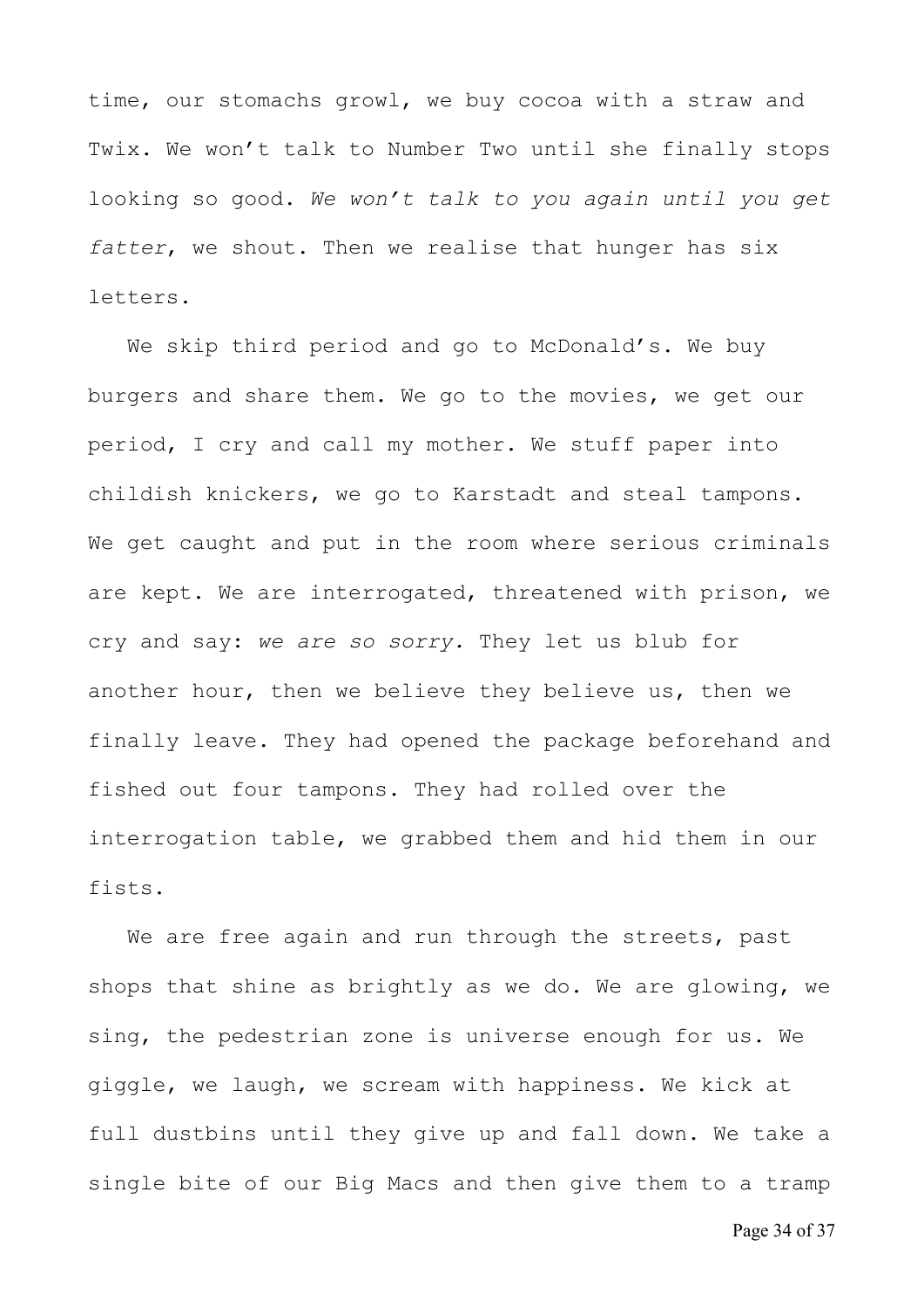who is happy and turns around and gobbles them all up. We throw the paper bag with the soggy fries still in it at him. We go into the shop where beads are kept in hundreds of little bowls. We try out the beads and confer among us and put the beads in the third girl's hat. She got it from her Mum, three days before the truck - but never mind. Anyway, we put the beads in there and sometimes they rub against each other and clink, then we cough quickly so they can't be heard. We leave the shop and clap our hands and stretch them up to the sky that exists only for us.

 Because of our new bead necklaces, we have also successfully missed the fourth lesson, so we don't open our exercise books again until the fifth. We write numbers and draw graphs, we argue on pieces of paper about who Toni will belong to from the weekend onwards. We skip the sixth lesson, run out of school and get caught right at the gate. *Whatever*, we shout: *Fuck you!* and run away. We knew calls would be incoming on machines at home, but our parents wouldn't be home anyway, and if they were, we would destroy or tamper with all the answering machines so we'd never get caught.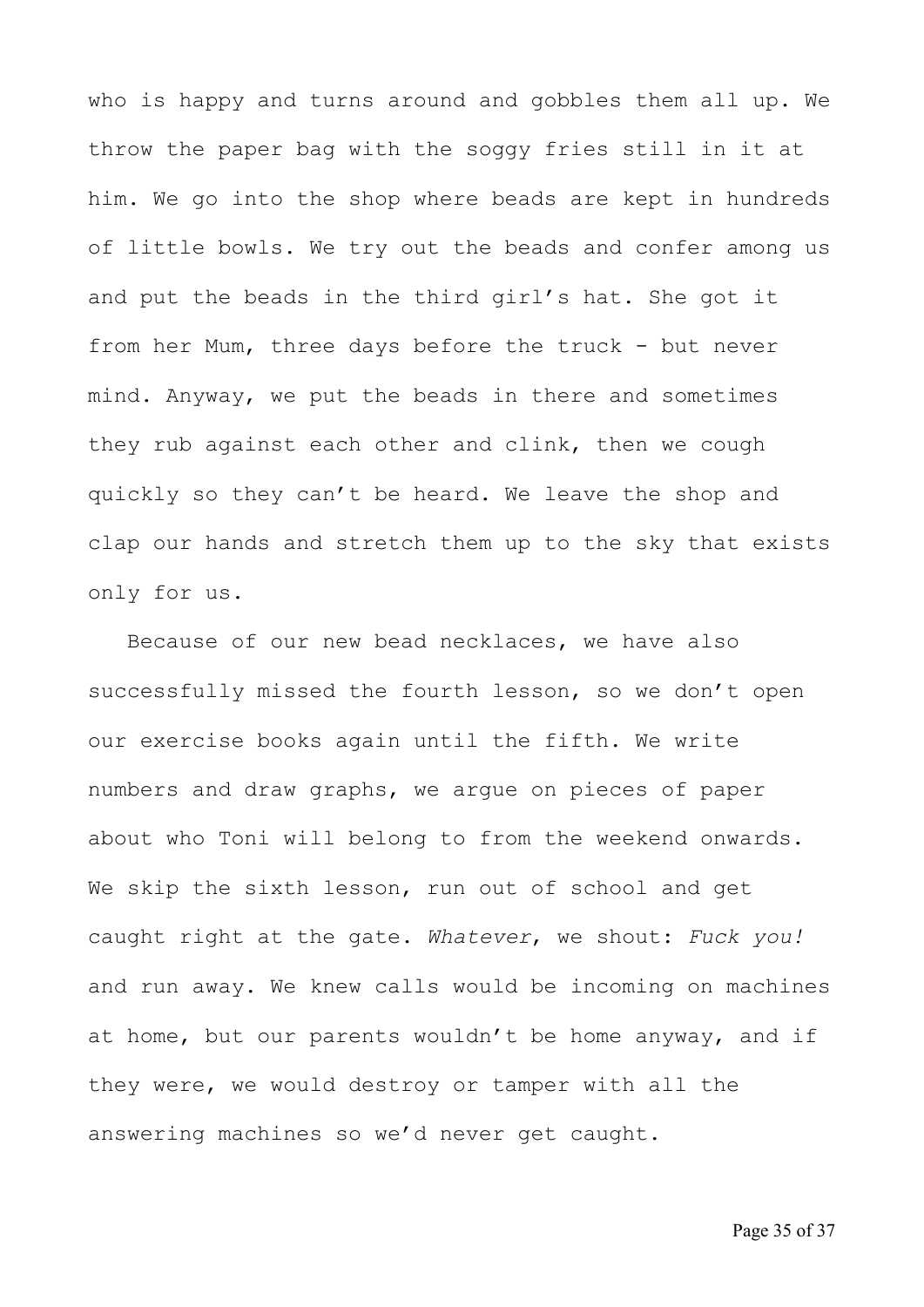Again, we pour cassis because it's there and it's purple, and disguise ourselves as young and old, poor and rich. We make up surveys and interview passers-by. We stop a mother and her daughter. Both are crying, neither wants to talk, both want to be left alone, please. We call these sad people names and shout that it is all their fault if democracy dies altogether. We see a cat chasing a squirrel. We sit in the park and watch the naked man who jumps into the far too shallow pool every day. As always, he will dive, as always, it is a belly flop, as always, he will jump into the water lilies, after which reeds will hang from his willy. We clap and shout: *Pondweed willy!*, then we smoke fags and cough.

 Of course we left Number Two back at school, all woeful at missing out on our Tuesday.

Everyone dies of something. We imagine that somewhere it is written what we will die of. We wonder if it's in a folder that belongs to the dead. Or to politics. But because we don't believe in politics, and we stopped talking to the dead a long time ago, as we swore to on Fehmarn Island, we write up a checklist for the question: *What will you die of? 1. cancer, 2. car accident, 3.*